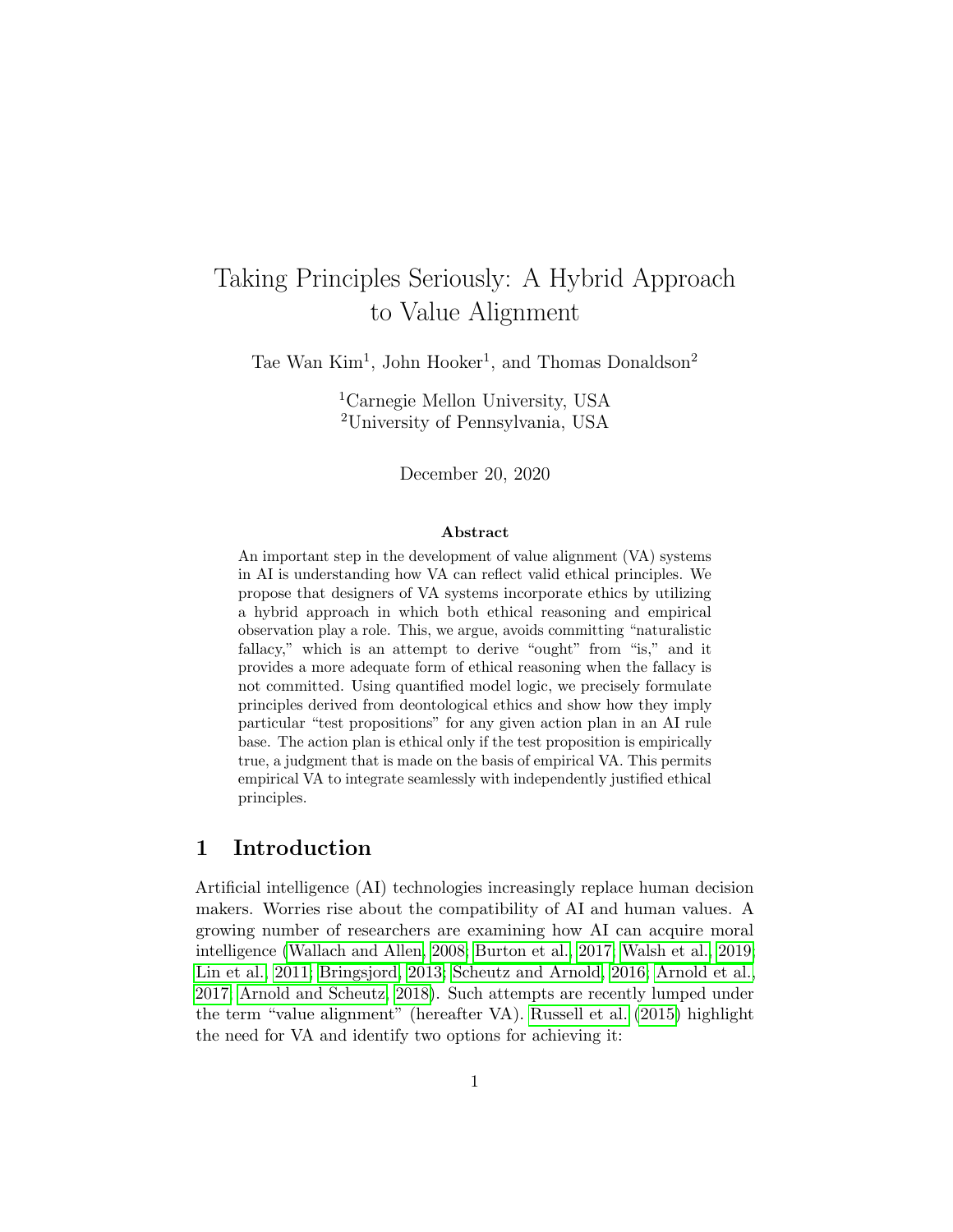"[A]ligning the values of powerful AI systems with our own values and preferences ... [could involve either] a system [that] infers the preferences of another rational or nearly rational actor by observing its behavior ... [or] could be explicitly inspired by the way humans acquire ethical values."

As this passage suggests, one option for VA is to teach machines human preferences, and another is to teach machines ethics. The word "values" in fact has this double meaning. It can refer to what humans value in the sense of what they see as subjectively preferable, or it can refer to reasonably defensible ethical principles. The distinction is important, because we acquire knowledge of the two types of values in different ways.

A similar distinction occurs in previous literature under the names topdown and bottom-up VA [\(Allen et al., 2000;](#page-20-2) [Allen, 2002;](#page-20-3) [Allen et al., 2005,](#page-20-4) [2006;](#page-20-5) [Wallach and Allen, 2008;](#page-26-0) [Wallach et al., 2008\)](#page-26-2). [Russell et al.](#page-25-0) suggest a bottom-up approach in the form of inverse reinforcement learning, which allows a machine to internalize a pattern of preferences by observing how humans actually behave [\(Abbeel and Ng, 2004;](#page-20-6) [Ng and Russell, 2000\)](#page-25-1). Reinforcement learning, and machine learning (ML) in general, offer a number of advantages but must deal with such issues as inadequate reward functions to represent complex ethical norms, biased data, and opaqueness [\(Arnold](#page-20-0) [et al., 2017;](#page-20-0) [Prince and Pinker, 1988;](#page-25-2) [Marcus, 2018\)](#page-24-1). A promising alternative to ML is logic-based VA, which has received less attention despite having a long research record [\(Arkoudas et al., 2005;](#page-20-7) [Bringsjord et al., 2006;](#page-21-1) [Bringsjord](#page-21-2) [and Taylor, 2012;](#page-21-2) [Bringsjord, 2017;](#page-21-3) [Govindarajulu and Bringsjord, 2017;](#page-23-0) [Hooker and Kim, 2018\)](#page-23-1).

In this paper, we make a case for *hybrid* VA that combines ML-based and logic-based approaches. A logic-based approach is especially important because it allows the use of "independently justified" or "independently defensible" ethical principles. By these we mean principles that find their justification in ethical theory. Such principles are "normative" in the sense commonly used by moral philosophers: they are prescriptive rather than descriptive and are elements of traditional normative moral theories such as deontology, consequentialism and virtue ethics. Such principles are increasingly discussed as candidates for computational use [\(Lindner and](#page-24-2) [Bentzen, 2018;](#page-24-2) [Lindner et al., 2020;](#page-24-3) [Ganascia, 2007\)](#page-23-2). Independently justified principles avoid many problems, including those associated with the wellknown is-ought gap, one aspect of which is reflected in the unconscious biases now widely studied by behavioral ethicists [\(Bazerman and Tenbrunsel, 2011\)](#page-21-4). In turn, we propose our own version of deontological VA for use in such a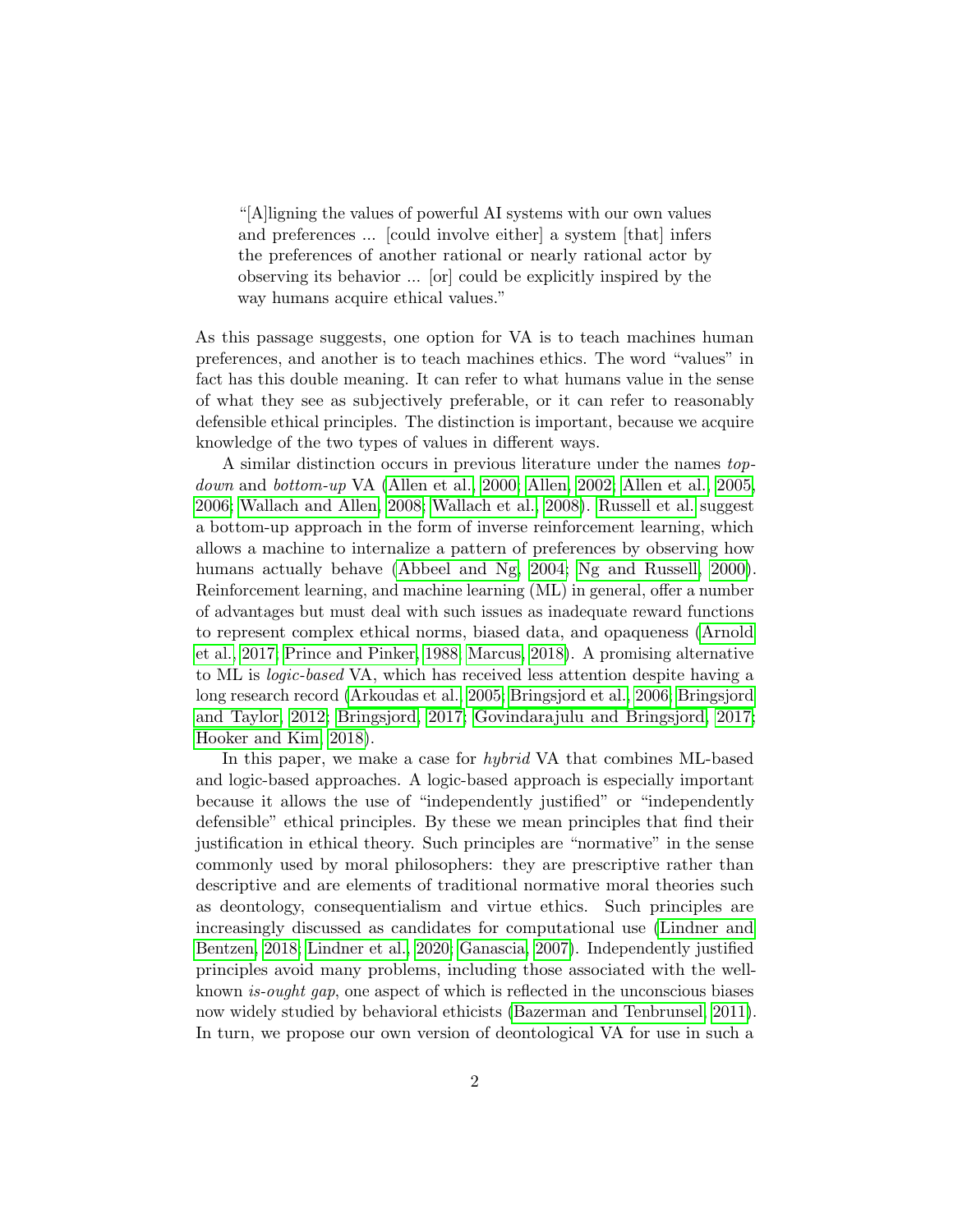|                        | ML-based                                                                                                                          | Logic-based                                                                                                                                        |
|------------------------|-----------------------------------------------------------------------------------------------------------------------------------|----------------------------------------------------------------------------------------------------------------------------------------------------|
| Theory of mind         | Connectionism                                                                                                                     | Computationalism                                                                                                                                   |
| Base discipline        | <b>Statistics</b>                                                                                                                 | Logic                                                                                                                                              |
| AI techniques          | Machine learning<br>(automated statistics, deep learning)                                                                         | Symbolic AI<br>(i.e., GOFAI: Good Old Fashioned AI)                                                                                                |
| Value alignment        | Bottom-up                                                                                                                         | Top-down                                                                                                                                           |
| Example                | ML system trained by lay people's<br>perception of fairness regarding<br>autonomous vehicles and<br>gender/racial discrimination. | Formalized normative principles<br>(e.g., double effect theory, categorical<br>imperatives) using symbolic logic<br>(e.g., quantified modal logic) |
| Dual process<br>theory | System 1                                                                                                                          | System 2                                                                                                                                           |

<span id="page-2-0"></span>Table 1: Comparison of ML-based and logic-based VA

hybrid approach.

After elaborating on why a purely ML-based approach is inadequate, we show how symbolic logic enables the introduction of deontological reasoning into machine ethics. Rather than opting for a particular version of moral theory, we attempt to develop a comprehensive, ecumenical framework of ethical principles [\(Parfit, 2011\)](#page-25-3). We first articulate univeralization, utilitarian, and autonomy-based principles in the idiom of quantified modal logic. We then use these principles to derive *test propositions*, also formulated in modal logic, for each action specified by an AI rule base. The action is ethical only if the test propositions are empirically true, a judgment that can be based on machine learning and empirical VA. This permits empirical VA to integrate seamlessly with independently justified ethical principles.

## 2 Two different value alignment systems

AI is an imitation game. It imitates the human mind. Because more than one theory of mind is possible, different models of AI are are also possible, and so too, different models of VA. Broadly speaking, two categories of VA stand out, ML-based and logic-based, although neither is instantiated perfectly in any given working AI system (Table [1\)](#page-2-0).

ML-based VA is connectionist. Connectionism holds that human intelligence can be explained and imitated by using artificial neural nets consisting of three kinds of connected units: input, hidden and output [\(Buckner and](#page-21-5)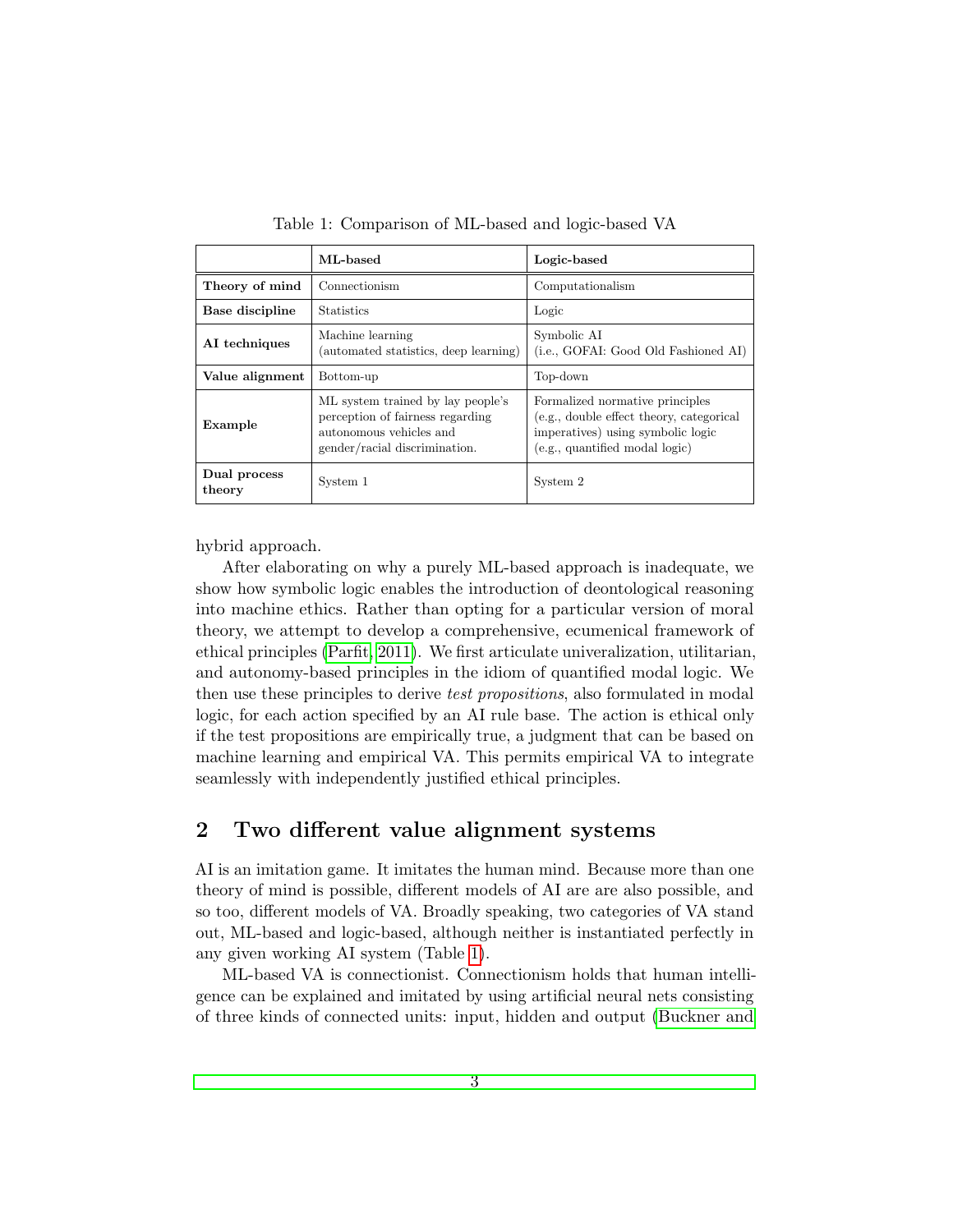[Garson, 2019\)](#page-21-5). Deep Learning (DL) exemplifies connectionism by utilizing a complex "automated statistics" based on a large number of hidden and opaque heuristics using associations [\(Danks, 2014\)](#page-22-1). ML's major advantage, which is especially obvious in an end-to-end model such as DL, is its powerful ability to imitate and further strengthen skill sets in training data. DL has illustrated the power of connectionist models by capably learning human skills, especially in the domain of pattern recognition, face recognition, medical diagnostic systems, and text reading.

### 2.1 The is-ought gap and the problem of bounded ethicality

Since connectionist systems are inductive, the quality of ML-based VA relies heavily on that of inputs. If training data is biased or unethical, the system will generate well-imitated, undesirable outputs. Microsoft's AI-based chatterbot Tay (an acronym for "thinking about you") was designed to engage with people on Twitter and learn from them how to carry on a conversation. When some people started tweeting racist and misogynistic expressions, Tay responded in kind. Microsoft immediately terminated the experiment [\(Wolf](#page-27-1) [et al., 2017\)](#page-27-1). Most algorithmic bias problems we see now are results of ML-based VA, which uses data sets from humans who already have implicit or explicit biases.

These mistakes reflect an error well-known to moral philosophers, the problem of deriving an "ought" from an "is," sometimes called the "naturalistic fallacy." From the fact that people behave in racist ways, it cannot follow that people ought to behave in such ways. While not a formal fallacy, the violation of the is-ought gap signals a form of epistemic naïveté, one that ignores the axiom in normative ethics that "no justifiable 'ought' can be derived directly from an 'is'." Disagreements about the robustness of the fallacy abound [\(Donaldson, 1994,](#page-22-2) [2012;](#page-22-3) [Pigden, 2016;](#page-25-4) [Woods and Maguire,](#page-27-2) [2017\)](#page-27-2), and so this paper adopts a modest, workable interpretation of the is-ought gap coined recently by Daniel Singer, namely, "There are no valid arguments from non-normative premises to a relevantly normative conclusion" [\(Singer, 2015\)](#page-26-3). Descriptive (or naturalistic) statements are reportive of what states of affairs are like, whereas normative statements are stipulative and action-guiding. Examples of the former are "The grass is green" and "Many people find deception to be unethical." Examples of the latter are "You ought not murder" and "Lying is unethical." Normative statements usually figure in the semantics of deontic (obligation-based) or evaluative expressions such as "ought," "impermissible," "wrong," "good," "bad," or "unethical." One may object that a high-level domain-general premise such as "machines ought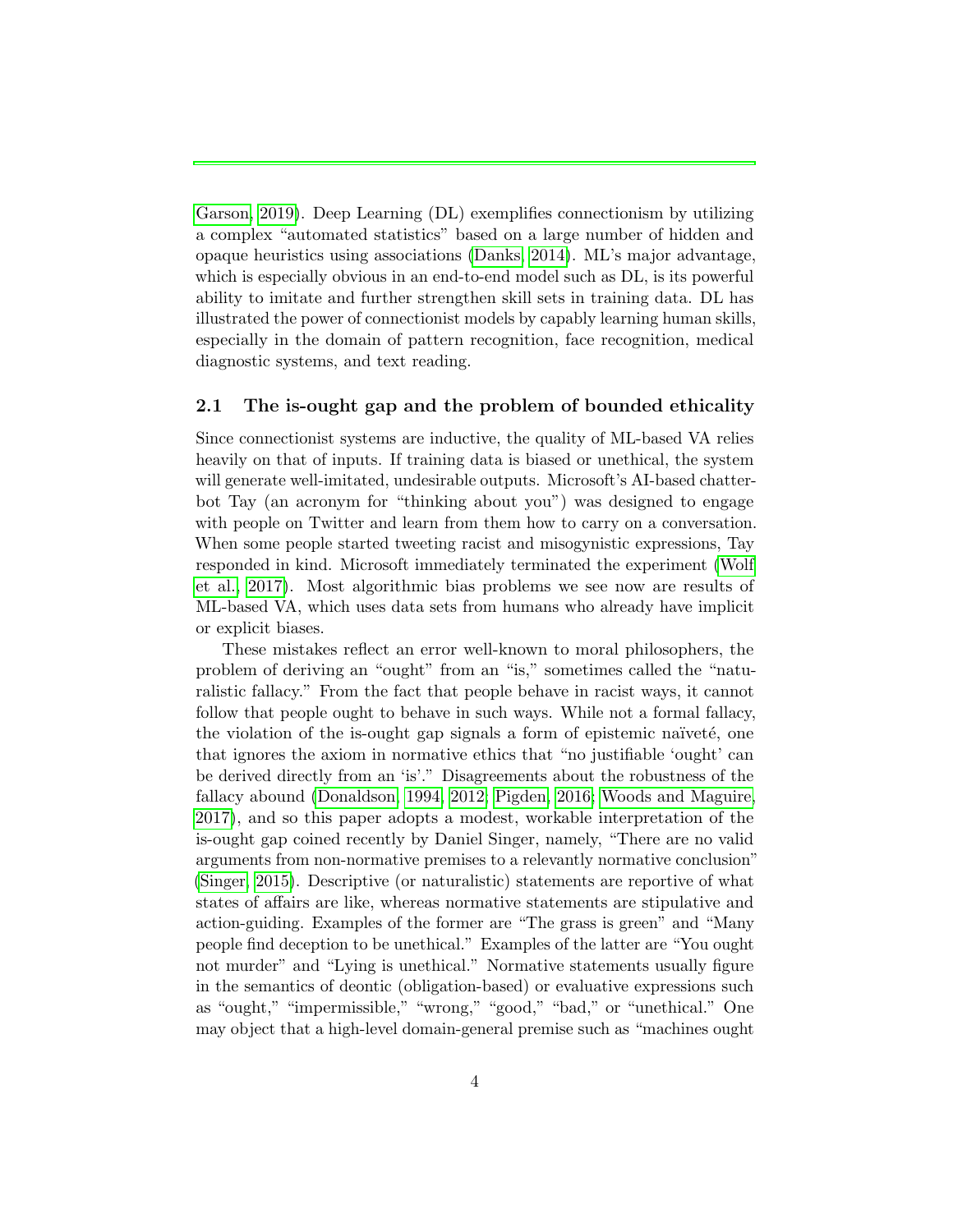to have our values no matter what" might successfully link a descriptive premise to a normative conclusion. This objection is correct, but allows the original problem to pop up again at a deeper level. "What facts," one might ask, "justify the conclusion that machines ought to imitate perfectly our behaviors?"

Using data from "unbiased" people's behaviors seems an obvious solution, but the problem is more complicated than one thinks. The preceding decade of research in behavioral ethics has shown the existence of various pernicious influences on ethical decisions, often at an unconscious level. When these influences lead to unethical behavior that conflict with an actor's moral beliefs and commitments [\(Moore et al., 2006\)](#page-24-4), the phenomenon is often referred to as "bounded ethicality"[\(Bazerman, 2011;](#page-20-8) [Bazerman and Tenbrunsel, 2011;](#page-21-4) [Chugh et al., 2005;](#page-22-4) [Tenbrunsel, 2005\)](#page-26-4). One example of bounded ethicality is "ordinary prejudice," which reveals itself in implicit associations about gender, race, and other demographic groups [\(Bertrand et al., 2005;](#page-21-6) [Green et al., 2007;](#page-23-3) [Greenwald et al., 2009;](#page-23-4) [Rudman and Ashmore, 2007\)](#page-25-5). These associations can lead to unintentionally discriminatory results, such as discriminatory hiring practices and unwarranted discrepancies in the evaluation of the skills and competencies of workers. Other elements of bounded ethicality include "in-group favoritism," "self-serving bias," and "motivated blindness," the last of which refers to a systemic but unconscious failure to notice unethical behavior in oneself or others even when it is in one's financial interest to do so [\(Bazerman and Moore, 2011;](#page-21-7) [Moore et al., 2010\)](#page-24-5). One might consider using professional moral philosophers' opinions as training data for ML-based VA [\(Anderson and Anderson, 2011\)](#page-20-9), but recent research shows both expert judgment generally and ethical expert judgment in particular to be frequently biased. Professional ethicists' moral intuitions and specific judgements turn out to be as vulnerable to biases or irrelevant factors as those of lay persons [\(Schwitzgebel and Cushman, 2012;](#page-26-5) [Wiegmann et al., 2020;](#page-27-3) [Tobia et al.,](#page-26-6) [2013;](#page-26-6) [Schwitzgebel and Cushman, 2015;](#page-26-7) [Egler and Ross, 2020\)](#page-22-5). Because any attempt to use the ML-based VA system to generate the principles would be viciously circular, ML-based systems stand in need of independently defensible principles in order to evaluate even the training data to be used.

Logic-based VA is distinct from the ML-based in several ways. It is analogous to computationalism, in which human intelligence operates as a computer does, or in other words, in step with a set of systematic, abstract, symbol-and-rule mechanisms that are transparently expressed with formalsymbolic logic [\(Rescorla, 2020;](#page-25-6) [Scheutz, 2002\)](#page-25-7). Due to the popularity of ML systems, logic-based systems are sometimes referred to as GOFAI ("good old-fashioned AI") [\(Haugeland, 1985\)](#page-23-5). But logic-based AI is still widely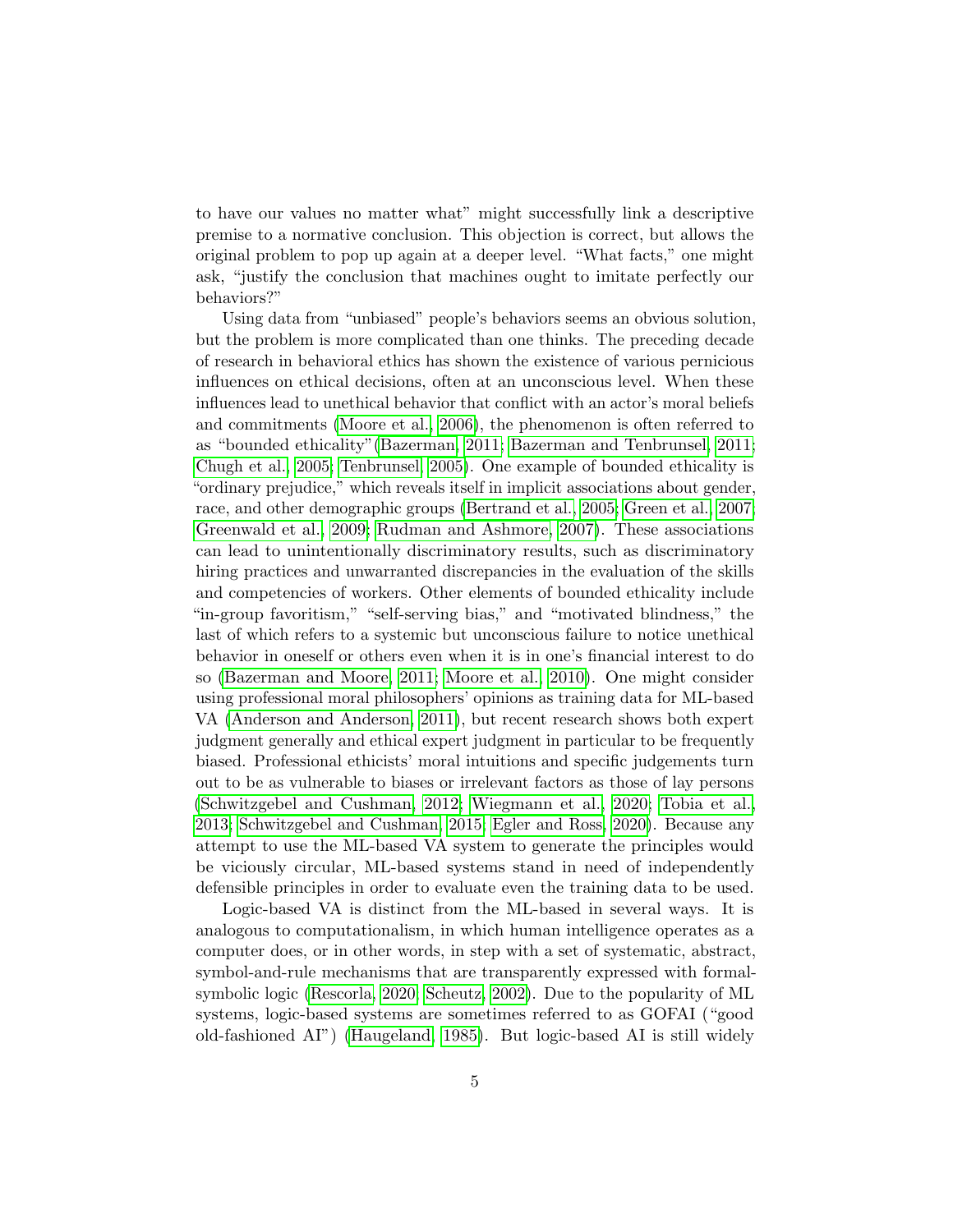used, for instance, in the driving mechanisms of autonomous drones or cars, even though the pattern recognition mechanisms in these applications are primarily based on ML systems. Logic-based approaches are especially useful when formalizing independently defensible ethical principles of the sort invoked by professional philosophers. Such logic-based systems are sometimes labeled symbolic AI. Interestingly enough, formal logic is one of a few languages shared by both computer scientists and moral philosophers. Unlike eliminative (pure) connectionist systems, logic-based VA relies not on associations, but on deductive logic and logical proofs.

#### 2.2 The problem of System 2 and systematicity

From a psychological perspective, ML systems are relevantly similar to what dual process theory [\(Kahneman, 2011\)](#page-23-6) knows as "System 1" [\(Chauvet,](#page-22-6) [2018;](#page-22-6) [Geffner, 2018;](#page-23-7) [Rossi and Loreggia, 2019\)](#page-25-8). It is opaque, fast, and intuitive to use. Dual process theory frames the human mind in terms of two distinctive processes: System 1 and System 2. In contrast to System 1 thinking, System 2 thinking is slow, transparent, analytical, logical, reasonsresponsive and computational. Research shows that unethical and biased decisions are correlated with System 1 thinking, and that shifting the mode to System 2 thinking is often an effective way to avoid unethical behaviors [\(Bazerman and Gino, 2012;](#page-21-8) [Bazerman and Sezer, 2016;](#page-21-9) [Zhang et al., 2015;](#page-27-4) [Sezer et al., 2015\)](#page-26-8). This is despite the fact that System 1 thinking can be useful in other domains where intuitive associations are useful, such as in making heuristic decisions.

Because ML systems draw upon System 1 behavior, ML-based VA can be inherently vulnerable to unethical decision making. The "systematicity" challenge, neglected by connectionists for decades [\(Calvo and , eds.;](#page-22-7) [Lake and](#page-24-6) [Baroni, 2018;](#page-24-6) [Alhama and Zuidema, 2019;](#page-20-10) [Geffner, 2018;](#page-23-7) [Marcus, 2001\)](#page-24-7), sheds further light on this. In 1988, linguistic philosophers [\(Fodor and Pylyshyn,](#page-22-8) [1988\)](#page-22-8) argued that connectionism confuses the intrinsically systematic nature of thought with a system of associations. More specifically, they argued that thoughts—e.g., "Mary loves John"—must involve operations with a set of rules (e.g., syntactic and semantic combinatorial relations or grammars). Pure or eliminative connectionist systems, which rely exclusively on associations, lack the ability to employ rules, and this seriously limits their ability to explain human thinking. A human who can think "Mary loves John" can also think "John loves Mary," but purely connectionist systems trained by connectionist methods cannot systematically do the latter without further resources. Responding to this challenge, many connectionists have attempted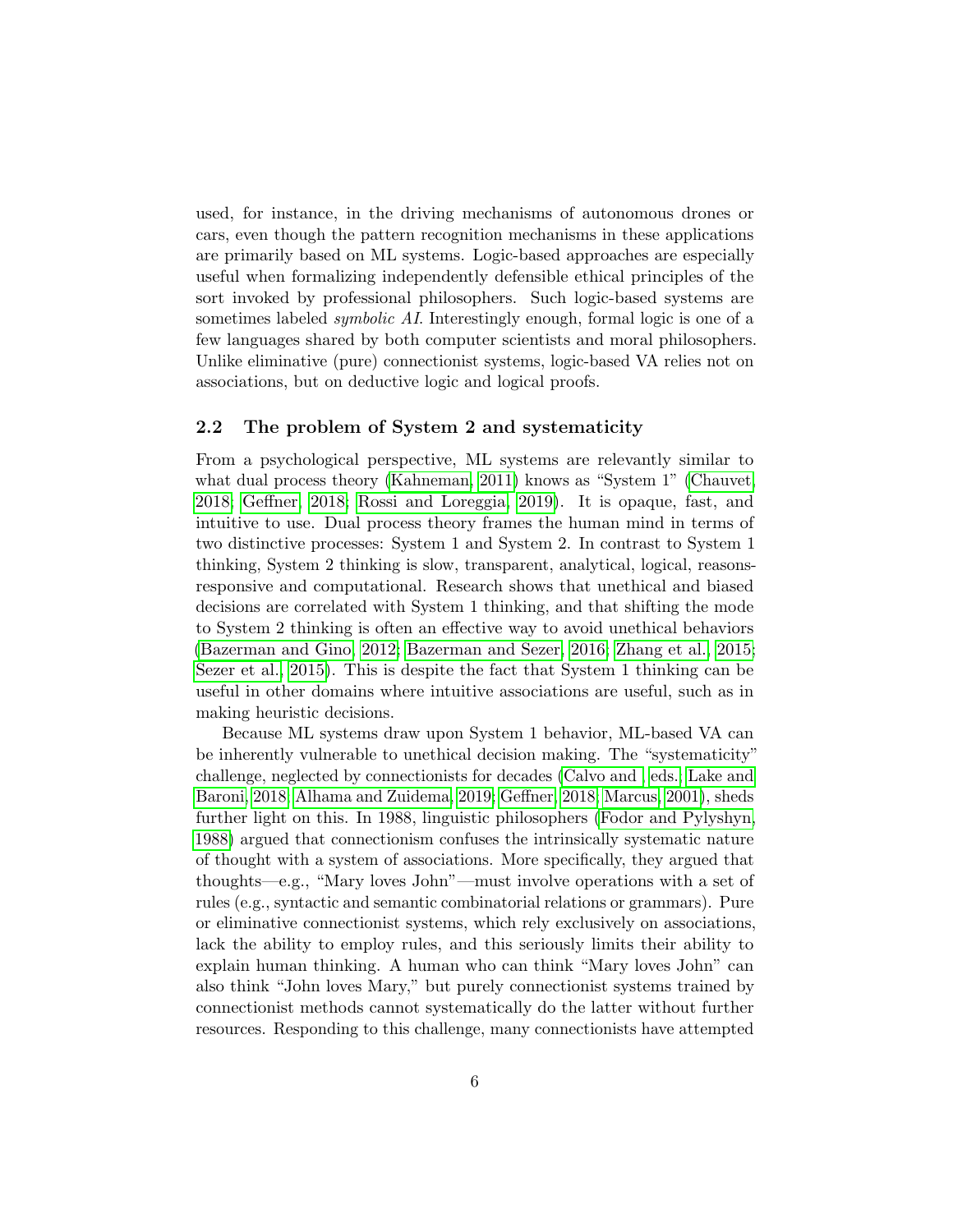to show that structured ML systems might be redesigned, but the attempts underscore the eventual need for pure or eliminative ML systems that employ rule-like structures.

Our purpose here is not to adjudicate this debate. However, the debate itself reveals the need for connectionist systems to be used within their legitimate scope. In that sense, our view is roughly consistent with that of Paul Smolensky who responded to the systematicity challenge in his article, "On the proper treatment of connectionism (PTC)" [\(1988\)](#page-26-9). Similar to dual process theory, Smolensky's "proper treatment of connectionism" construes human intelligence in terms of two distinct realms: on the one hand, there is "cultural knowledge" (e.g., formalized knowledge presented by symbols and rule-like logic), and on the other, there is "individual knowledge" (e.g., perception, intuitive processing). Connectionist systems are adequate for the latter, but not the former. The proper treatment of connectionism entails that computational systems are necessary but insufficient for language-like processing because human language operates against a backdrop of empirical, common-sensical knowledge which, in turn, allows rules themselves to make sense.

This broad point is especially relevant for moral thought, in which the "reasoning" portion of moral thinking relies upon systemic operations instead of associations. A person who can reason, "It is wrong for Jane to gratuitously lie to Mary" can also reason "It is wrong for Mary to gratuitously lie to Jane" or "It is not wrong for . . . ." Moral reasoning is fundamentally rule-based. It can be said that a person who concludes "It is wrong for Jane to lie to Mary" uses a rule such as "It is wrong for agent x to gratuitously lie to someone" and an empirical premise, "Jane gratuitously lies to Mary."[1](#page-6-0)

## 3 Related work

Bringsjord and his collaborators [\(Bringsjord et al., 2006;](#page-21-1) [Bringsjord and](#page-21-2) [Taylor, 2012;](#page-21-2) [Bringsjord, 2017;](#page-21-3) [Arkoudas et al., 2005;](#page-20-7) [Govindarajulu and](#page-23-0) [Bringsjord, 2017\)](#page-23-0) are the first we know to use deontic logic to explicitly represent philosophically justifiable ethical principles such as the doctrine of double effect. Our approach dovetails with that of Bringsjord in identifying the importance of deontic logic for teaching right and wrong to machines.

<span id="page-6-0"></span> $1$ Moral particularism criticizes rule-based ethical theory, but grants easily that rules are used in moral reasoning, even as it critiques a one-size-fits-all approach. Interestingly, a rule-based or logic-based ethical theory is not committed to to a rigorous one-size-fits-all approach [\(Smith and Dubbink, 2011\)](#page-26-10).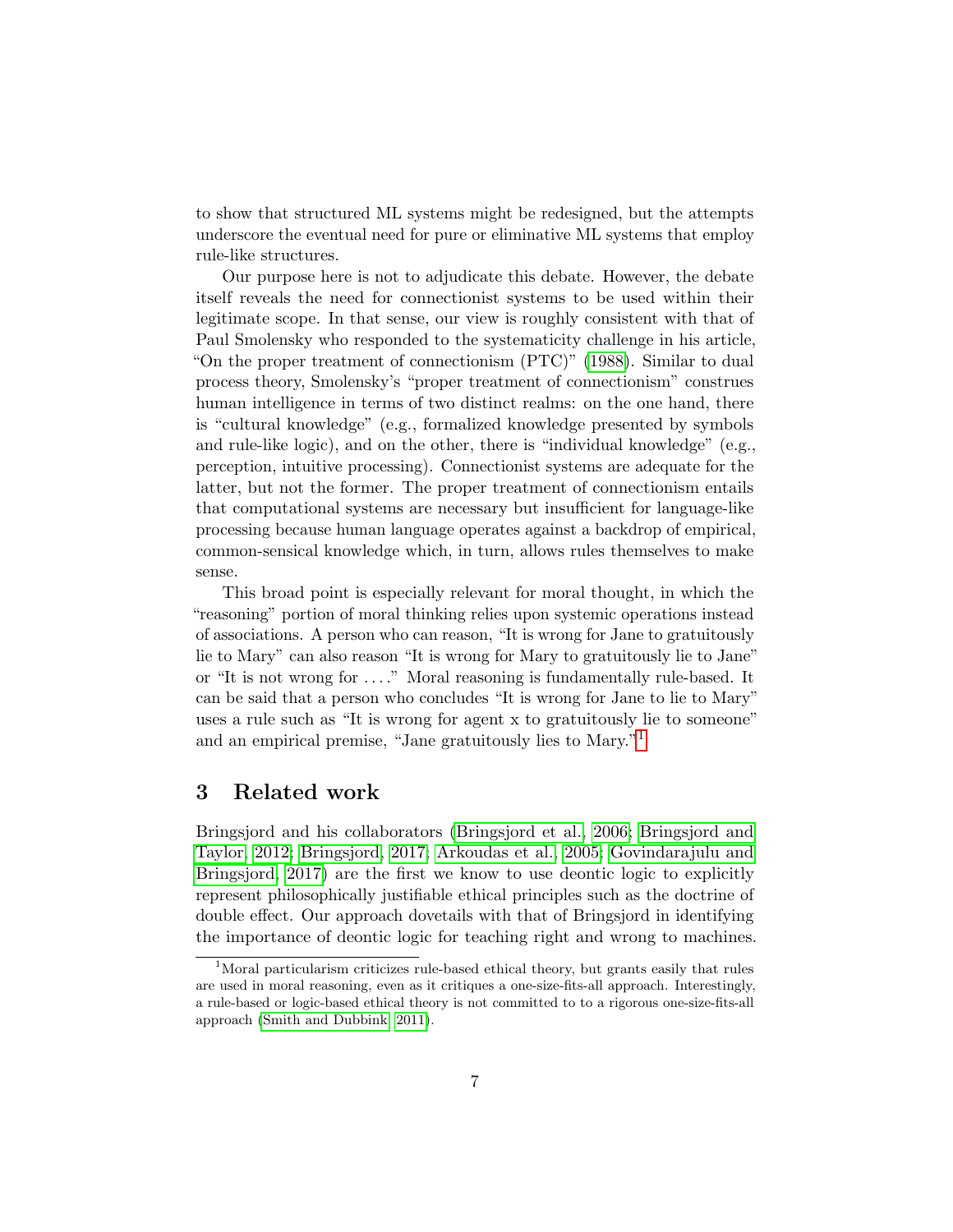Since his pioneering work, many others have attempted to represent ethical principles using deontic logic. These contributions reveal the versatility of deontic logic when formalizing not only deontological moral theory but other traditions, such as areteic theory (including virtue ethics) and commandment theory.

Our work is consistent with the established deontic tradition in moral philosophy that uses deontic logic to formalize deontological moral theory. Rather than opting for a particular version of moral theory, we attempt to develop a comprehensive, ecumenical framework of ethical principles[\(Parfit,](#page-25-3) [2011\)](#page-25-3). We offer a deontological representation of three central ethical traditions, using a generalization principle, an autonomy principle, and a deontic utility principle. Using deontology, we indicate in outline how ethical obligations can be derived from first principles instead of relying on conflicting moral intuitions of what seems fair or unbiased. While ethical philosophy has been viewed as vague and subjective by the popular imagination, the deontological approach to moral philosophy is known for offering a rigorous foundation.

[Allen et al.](#page-20-4) first suggested a hybrid approach to VA and recommended combining top-down and bottom-up approaches. Although their distinction can be more broadly construed, a typical top-down approach installs ethical principles directly into the machine, while a bottom-up approach typically asks the machine to learn prescriptive norms from experience. From an epistemological perspective, the typical bottom-up VA approach can result in teaching strategies that sometimes conflate "is" and "ought." For example, one might suggest that a machine might learn ethics through a simulated process of evolution [\(Conitzer et al., 2017\)](#page-22-9). The fact that certain ethical norms evolve does not imply that they are valid ethical principles [\(Berker,](#page-21-10) [2009;](#page-21-10) [Nagel, 1979;](#page-24-8) [McDowell, 1995;](#page-24-9) [Rachels, 1990\)](#page-25-9). It is true that bottom-up approach does not automatically commit the naturalistic fallacy, particularly if ethical principles validate the norms learned in this fashion [\(Wallach and](#page-26-0) [Allen, 2008\)](#page-26-0). Nonetheless, in our approach to hybrid VA, bottom-up learning does none of the normative work, but is used only to evaluate the truth of test propositions derived from ethical principles.

Another version of a hybrid approach to VA is advocated by [Arnold](#page-20-0) [et al.,](#page-20-0) p. 81 who argue, "architectures must explicitly represent legal, ethical and moral principles," while using them as principles for decision-making in order to achieve predictable decisions on the part of the system. Systems that uphold those principles as much as possible represent a more ethical path than systems that are less transparent less accountably trained, and less easily corrected. We largely agree with these authors, and our efforts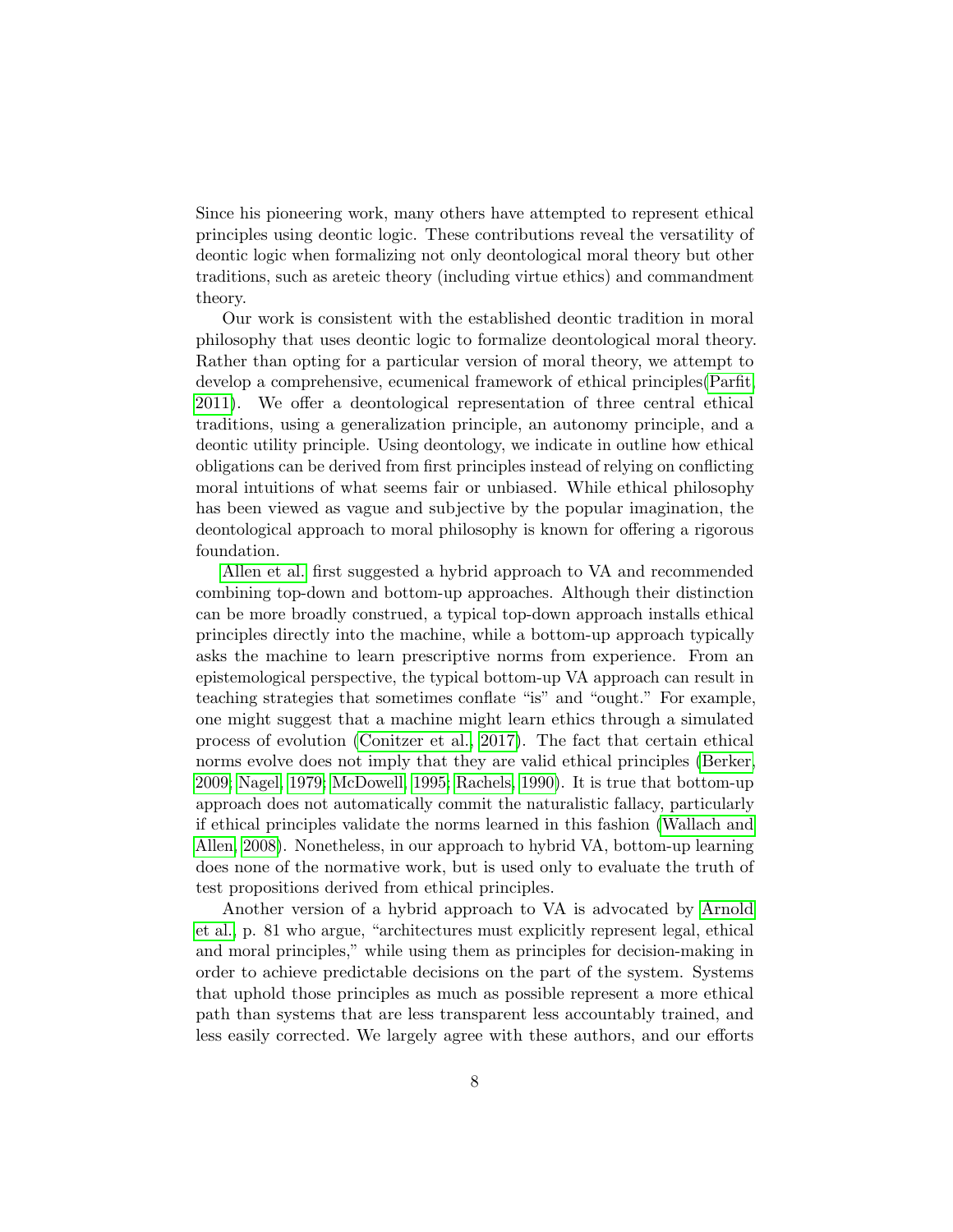are indebted to their insightful criticism of the IRL-based VA. [Arnold et al.](#page-20-0) suggest that the problems in the IRL approach can be significantly addressed by an hybrid approach in which explicitly written ethical rules can be imposed as constraints on what a machine learns from observation through IRL. We follow this very path by developing deontological principles as constraints, realizing nonetheless that one must ask precisely what remains within the unconstrained space of observational learning. If what remains is learning that includes ethical norms, then once again we confront the is-ought gap. If, on the other hand, it is learning that includes empirical facts about the world, then those facts alone cannot be transformed into "oughts."

It is with this in mind that we offer a hybrid approach to VA that integrates independently justified ethical principles from the deontological tradition in ethics [\(Korsgaard, 1996;](#page-24-10) [Nagel, 1986;](#page-25-10) [O'Neill, 2014\)](#page-25-11) with factual knowledge acquired through ML technology. Relevant facts may include observed preferences and values, but even such value-relevant facts cannot be the source of ethical principles.

Applying the imperative, "Thou shalt not kill," to a given action requires at a minimum that someone knows the facts relevant to the action [\(Hare,](#page-23-8) [1991\)](#page-23-8). The relevant facts, which may include observations of human values and preferences, do not by themselves decide what is ethical, but they factor into ethical assessment. In addition, action decisions almost always take the form, "If the facts are such-and-such, then do A," which we refer to as an action plan. This provides a clue as to how VA can knit together empirical observation and ethical principles. The factual information in an action plan can be merged with ethical imperatives that depend on factual circumstances to arrive at an ethical judgment. The next section describes in detail how this can be accomplished.

## 4 Integrating ethical principles and empirical VA

We now show how deontologically derived ethical principles can combine with empirical facts in a systematic way. An adequate exposition of deontological reasoning is far beyond the scope of this paper, and we do not attempt to defend the specific ethical principles we have chosen, although we briefly explain why we think they are reasonable. Relevant literature is cited for readers who wish to study the underlying arguments in detail. Our purpose here is only to show how a careful statement of ethical principles clarifies how these principles can interrelate with empirical observation in VA.

We argue that expressing ethical assertions in the idiom of quantified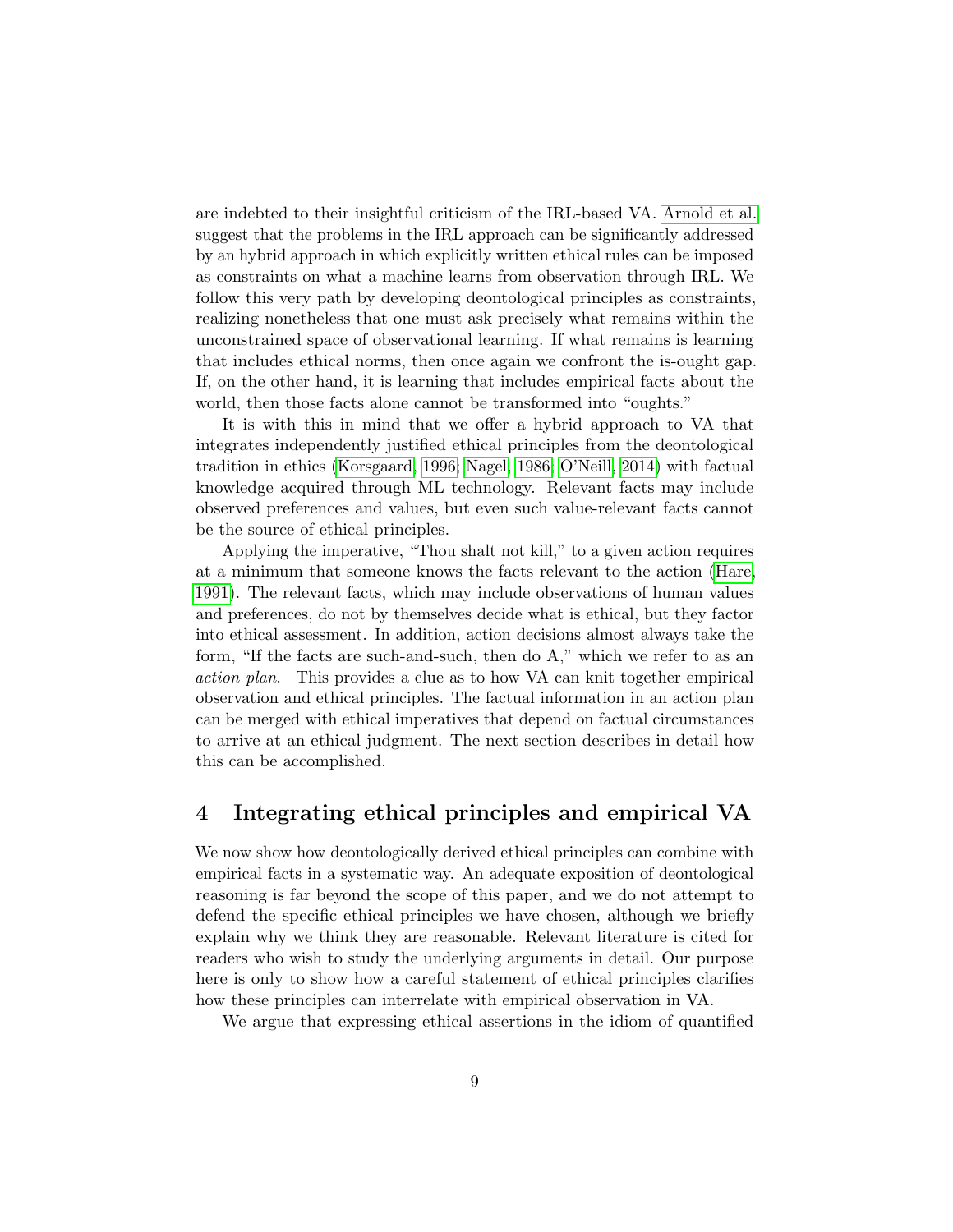modal logic, as developed in [Hooker and Kim](#page-23-1) [\(2018\)](#page-23-1), makes the relationship between ethical principles and empirical observation perspicuous. Specifically: ethical principles imply certain logical propositions that must be true in order for a given action plan to be ethical, and empirical observation determines whether these propositions are, in fact, true. We refer these propositions as test propositions, whose empirical evaluation typically requires observation of human values, beliefs, and behavior. The test propositions need not appear alongside the action plans in an AI system, but they can be generated and evaluated automatically if desired (Section 4.5).

Thus the role of ethics in hybrid VA is to derive necessary conditions for the rightness of specific actions, and the role of empirical VA is to ascertain whether these conditions are satisfied in the real world.

#### 4.1 Actions and Reasons

Deontology derives ethical principles from the logical structure of action [\(Kant, 1785;](#page-23-9) [Wood, 1999;](#page-27-5) [O'Neill, 2014;](#page-25-11) [Hooker and Kim, 2019\)](#page-23-10). It begins with the necessity of distinguishing free action from mere behavior, insofar as causally speaking, both are determined by chemical and physical forces. Contemporary deontological thinkers usually base the distinction between free and causally determined behavior on a Kantian *dual standpoint* theory of ethics that identifies free action as behavior for which the agent has reasons [\(Bilgrami, 1996;](#page-21-11) [Korsgaard, 1996;](#page-24-10) [Nagel, 1986;](#page-25-10) [Nelkin, 2000\)](#page-25-12). Such reasons are not themselves psychological causes or motivations, but considerations that the agent consciously makes to justify a choice. The reasons need not be good or convincing ones from another agent's perspective, but must be sufficiently coherent to serve as an explanation of why the agent chose the action.

Ethical principles are necessary conditions for the coherence or intelligibility of the reasons behind an action. While a number of necessary conditions for coherence are possible, ethical principles rest on the universality of reason: an agent who takes a set of reasons as justifying an action must in order to be consistent take the reasons as justifying the same action for any agent to whom those reasons apply.

We focus on the three ethical principles that have been most intensely studied in the literature—generalization, utility maximization, and respect for autonomy. Each states a necessary condition for ethical conduct. We make no claim that they are exhaustive, but only that they illustrate how empirical VA can be anchored by ethical principles.

Before proceeding, two caveats are in order. First, in this paper we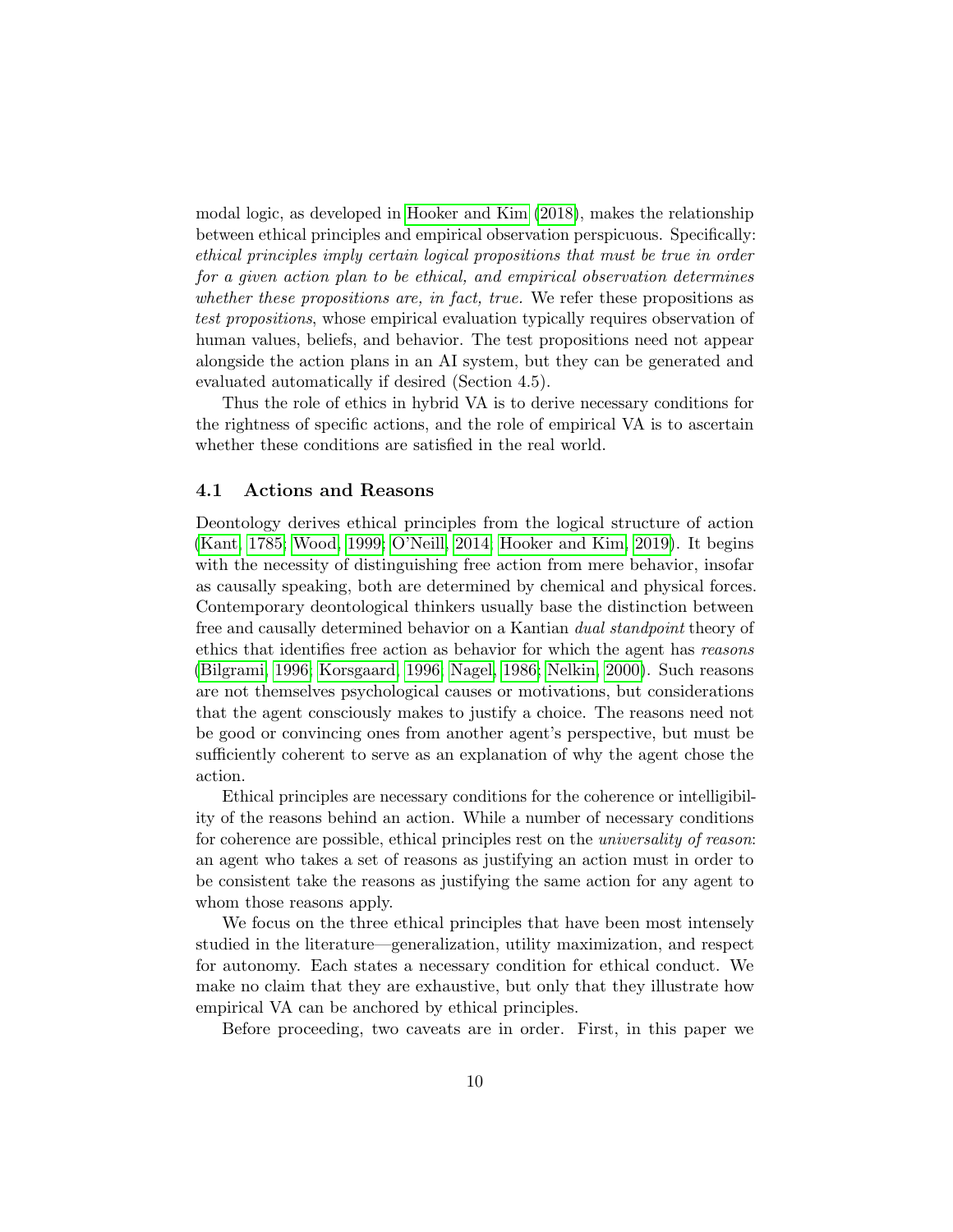do not attempt to convince readers of the superiority of the deontological tradition or its premise that principles can be discovered through an analysis of the logical structure of action. Our aim is more modest: to show that deontology is particularly suitable for hybrid VA. Two of the three principles we employ, generalization and respect for autonomy, have historical roots in Kant's The Formula of the Universal Law and The Formula of Humanity [\(Wood, 1999\)](#page-27-5), although our formulations of them differ. Second, we also use a deontic model of utilitarianism (e.g., [Cummiskey, 1996\)](#page-22-10) in order to make utilitarianism consistent with the other two other principles.

#### 4.2 Generalization Principle

The universality of reason leads immediately to the generalization principle: a rational agent must believe that his/her reasons for acting are consistent with the assumption that all rational agents to whom the reasons apply could engage in the same actions [\(O'Neill, 2014;](#page-25-11) [Wood, 1999\)](#page-27-5).

As an example, suppose I see wristwatches on open display in a shop and steal one. My reasons for the theft are that I would like to have a new watch, and that I can get away with taking one.<sup>[2](#page-10-0)</sup> At the same time, I cannot rationally believe that I would be able to get away with the theft if everyone stole watches when these reasons apply. The shop would install security measures to prevent theft, which is inconsistent with one of my reasons for stealing the watch. The theft therefore violates the generalization principle.

To give these ideas more precision, we express the action plan and generalization principle in the language of quantified modal logic. In so doing, we do not define a deductive system or propose formal semantics, as they are unnecessary for our project. We merely borrow logical notation in order to allow a more rigorous formulation and application of ethical principles.

The decision to steal a watch can be expressed in logical notation as follows. Define predicates

> $C_1(a) = \text{Agent } a$  would like to possess an item on display in a shop.  $C_2(a)$  = Agent a can get away with stealing the item.  $A_1(a) =$  Agent a will steal the item.

<span id="page-10-0"></span><sup>&</sup>lt;sup>2</sup>In practice, the reasons for theft are likely to be more complicated than this. I may be willing to steal partly because I believe the shop can easily withstand the loss, no employee will be disciplined or terminated due to the loss, I will not feel guilty afterward, and so forth. But for purposes of illustration we suppose there are only two reasons.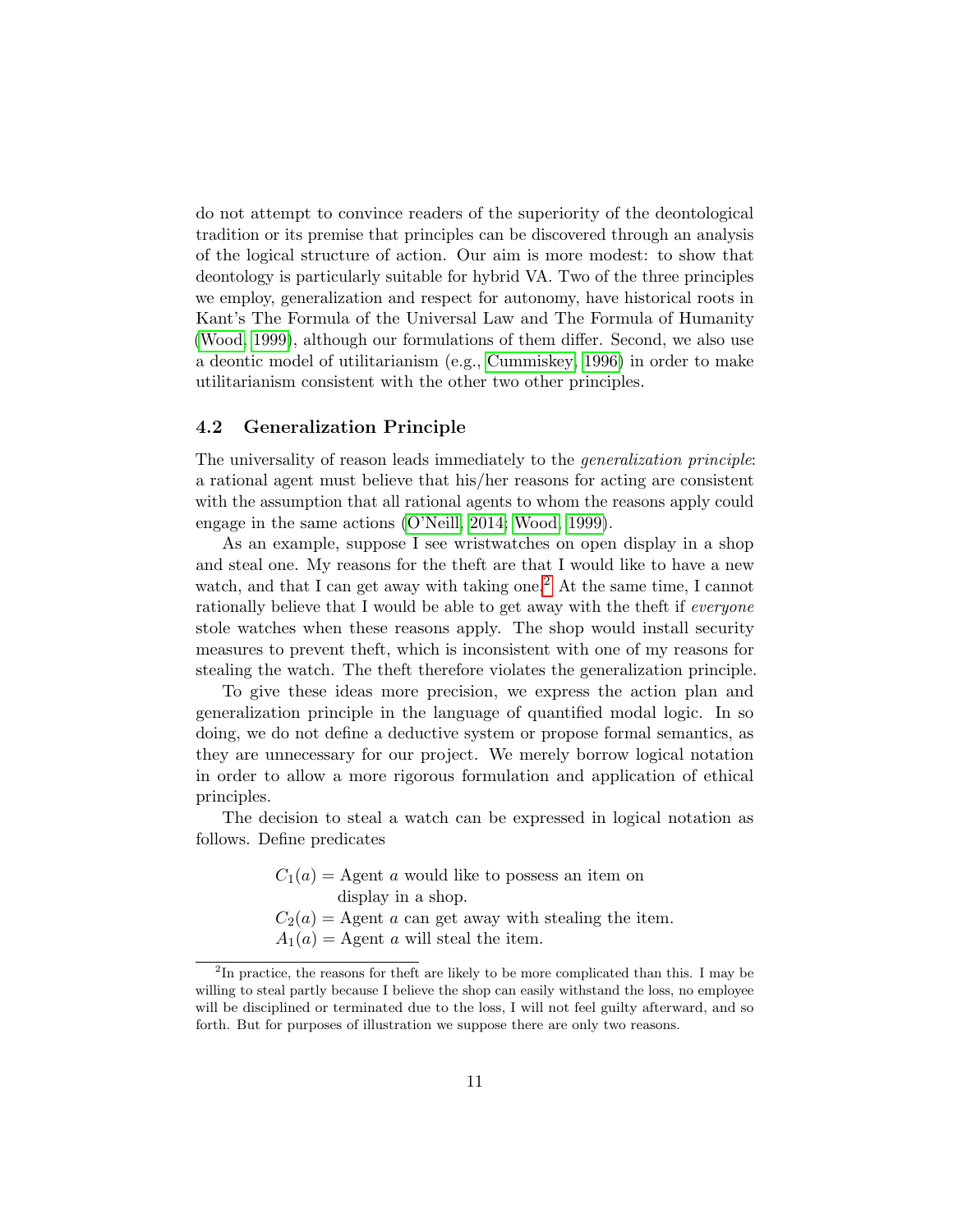Because the agent's reasons are an essential part of moral assessment, we evaluate the agent's action plan, which states that the agent will take a certain action when certain reasons apply. In this case, the action plan is

<span id="page-11-3"></span>
$$
(C_1(a) \wedge C_2(a)) \Rightarrow_a A_1(a) \tag{1}
$$

Here  $\Rightarrow_a$  is not logical entailment but indicates that agent a regards  $C_1(a)$ and  $C_2(a)$  as justifying  $A_1(a)$ . The reasons in the action plan should be the most general set of conditions that the agent takes as justifying the action. Thus the action plan refers to an item in a shop rather than specifically to a watch, because the fact that it is a watch is not relevant to the justification; what matters is whether the agent wants the item and can get away with stealing it.

We can now state the generalization principle using quantified modal logic. Let  $C(a) \Rightarrow_a A(a)$  be an action plan for agent a, where  $C(a)$  is a conjunction of the reasons for taking action  $A(a)$ . The action plan is generalizable if and only if

<span id="page-11-1"></span>
$$
\Diamond_a P\Big(\forall x \big(C(x) \Rightarrow_x A(x)\big) \land C(a) \land A(a)\Big) \tag{2}
$$

Here  $P(S)$  means that it is physically possible for proposition S to be true, and  $\Diamond_a S$  means that a can rationally believe S. The proposition  $\Diamond_a S$  is equivalent to  $\neg\Box_a\neg S$ , where  $\Box_a\neg S$  means that rationality requires require a to deny  $S^3$  $S^3$ . Thus [\(2\)](#page-11-1) says that agent a can rationally believe that it is possible for everyone to have the same action plan as  $a$ , even while  $a$ 's reasons still apply and a takes the action.

Returning to the theft example, the condition [\(2\)](#page-11-1) becomes the test proposition for action plan [\(2\)](#page-11-1):

<span id="page-11-2"></span>
$$
\Diamond_a P\Big(\forall x \big(C_1(x) \land C_2(x) \Rightarrow_x A_1(x)\big) \land C_1(a) \land C_2(a) \land A_1(a)\Big) \tag{3}
$$

This says that it is rational for a to believe that it is physically possible for the following to be true simultaneously: (a) everyone steals when the stated conditions apply, and (b) the conditions apply and  $\alpha$  steals. Since [\(3\)](#page-11-2) is false, action plan [\(1\)](#page-11-3) is unethical.

The necessity of [\(3\)](#page-11-2) for the rightness of action plan [\(1\)](#page-11-3) is anchored in deontological theory, while the falsehood of [\(3\)](#page-11-2) is a fact about the world. This fact might be inferred by collecting responses from shop owners about how they would react if theft were widespread. Thus ethics and empirical VA

<span id="page-11-0"></span><sup>&</sup>lt;sup>3</sup>The operators  $\Diamond$  and  $\Box$  have a somewhat different interpretation here than in traditional epistemic and doxastic modal logics, but the identity  $\Diamond S \equiv \neg \Box \neg S$  holds as usual.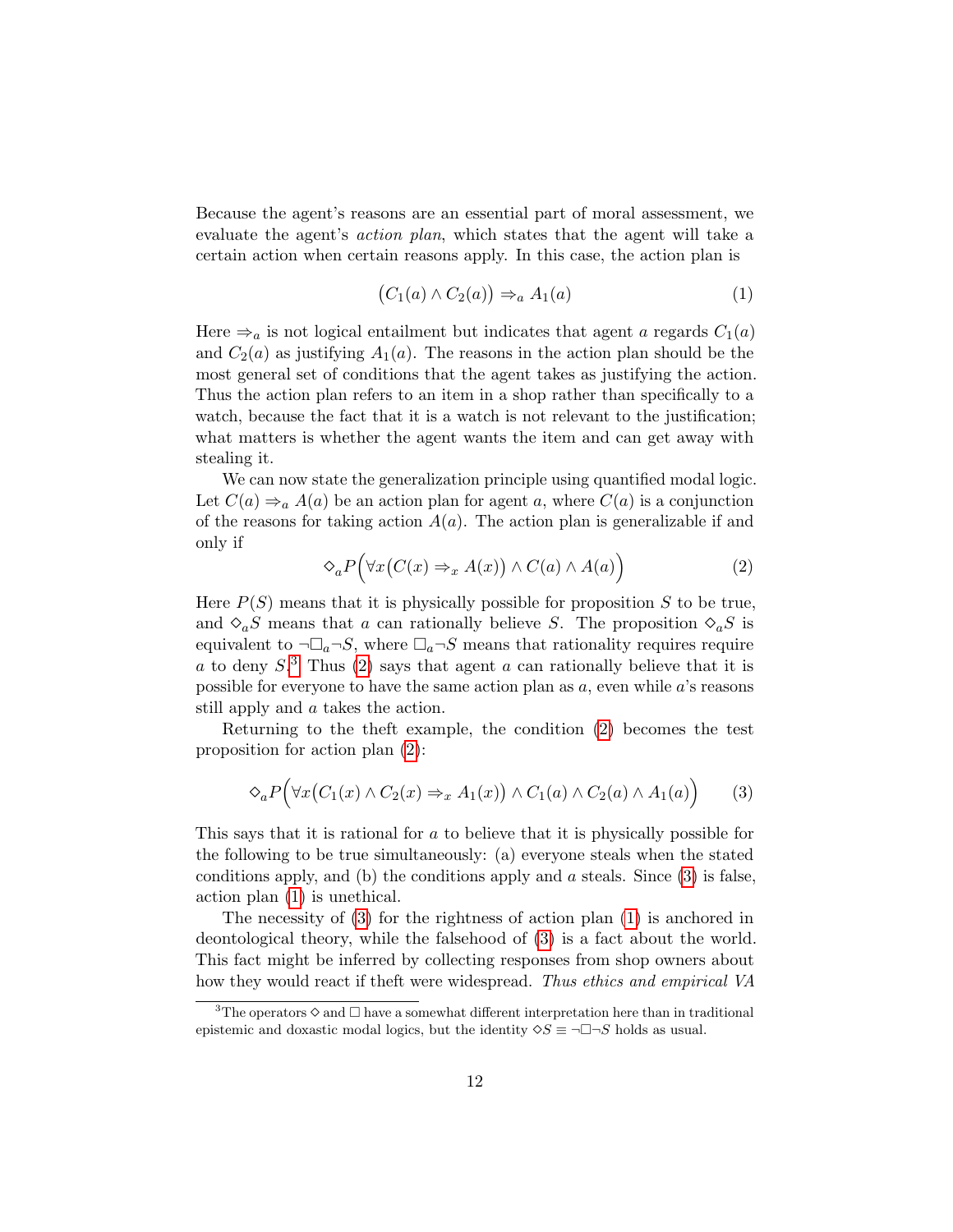work together in a very specific way: ethics tells us that the test proposition [\(3\)](#page-11-2) must be true if the theft is to be ethical, and empirical VA provides evidence that bears on whether [\(3\)](#page-11-2) is true.

An action plan in the autonomous vehicle domain might be

<span id="page-12-1"></span>
$$
C_3(a) \Rightarrow_a A_2(a) \tag{4}
$$

where

- $C_3(a)$  = An ambulance under the control of agent a can reach its destination sooner by using siren and lights.
- $A_2(a) =$  Agent a will direct an ambulance to use siren and lights.

Agent a is the ambulance driver, or in the case of an autonomous vehicle, the designer of the software that controls the ambulance. The generalization principle yields the test proposition

<span id="page-12-0"></span>
$$
\bigotimes_{a} P\Big(\forall x \big(C_3(x) \Rightarrow_y A_2(x)\big) \land C_3(a) \land A_2(a)\Big) \tag{5}
$$

This says that it is rational for agent a to believe that siren and lights could continue to hasten arrival if all ambulances used them for all trips, emergencies and otherwise. If empirical VA reveals that most drivers would ignore siren and lights if they were universally abused in this fashion, then we have evidence that  $(5)$  is false, in which case action plan  $(4)$  is unethical.

### 4.3 Maximizing Utility

Utilitarianism is normally understood as a consequentialist theory that evaluates an act by its actual consequences. Specifically, an act is ethical only if it maximizes total net expected utility across all who are affected. Yet the utilitarian principle can also be construed in a deontological fashion [\(Cummiskey, 1996\)](#page-22-10), which allows it to be interpreted as requiring the agent to select actions that the agent can rationally believe will maximize utility. While utilitarians frequently view utility maximization as the sole ethical principle, it can be seen as an additional necessary condition for an ethical action. The other non-utilitarian principles remain in force because only actions that satisfy the other principles are considered options for maximizing utility.

In a deontological analysis, utility is not what people generally value but what the agent is rationally committed to valuing. The logic of means and ends requires that the agent regard some end as intrinsically valuable (such as happiness), and the universality of reason requires that it be seen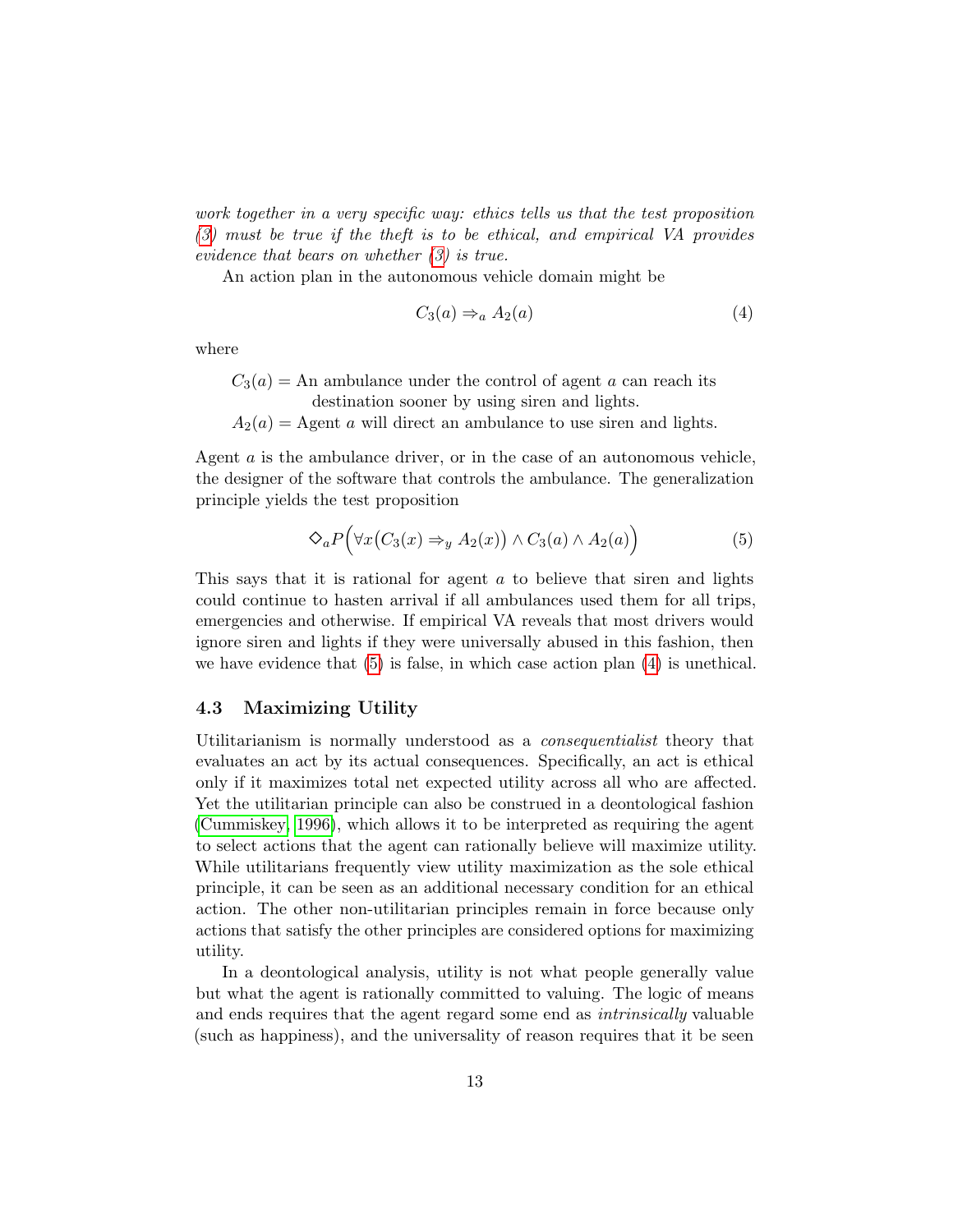as valuable for any agent. A utilitarian believes this commits the agent to selecting actions that maximize the expected net sum of utility over everyone who is affected.<sup>[4](#page-13-0)</sup>

The utilitarian principle can be formalized by requiring that a given action plan create at least as much utility as any other available action plan. Let  $u(C(a), A(a))$  be a utility function that measures the total net expected utility of action  $A(a)$  under conditions  $C(a)$ . Then an action plan  $C(a) \Rightarrow_a A(a)$  satisfies the utilitarian principle only if agent a can rationally believe that action  $A(a)$  creates at least as much utility as any ethical action that is available under the same circumstances. This can be written

<span id="page-13-2"></span>
$$
\bigotimes_{a} \forall A' \Big( E\big(C(a), A'(a)\big) \to u\big(C(a), A(a)\big) \ge u\big(C(a), A'(a)\big)\Big) \tag{6}
$$

where A' ranges over actions. The predicate  $E(C(a), A'(a))$  means that action  $A'(a)$  is available for agent a under conditions  $C(a)$ , and that the action plan  $C(a) \Rightarrow_a A'(a)$  is generalizable and respects autonomy.<sup>[5](#page-13-1)</sup> Note that we are now quantifying over predicates and have therefore moved into second-order logic.

Popular views about acceptable behavior frequently play a role in applications of the utilitarian principle. For example, in some parts of the world, drivers consider it wrong to enter a stream of moving traffic from a side street without waiting for a gap in the traffic. In other parts of the world this can be acceptable, because drivers in the main thoroughfare expect it and make allowances. Suppose driver a's action plan is  $(C_4(a) \wedge C_5(a)) \Rightarrow_a A_3(a)$ , where

> $C_4(a)$  = Driver a wishes to enter a main thoroughfare.  $C_5(a)$  = Driver a can enter a main thoroughfare by moving into the traffic without waiting for a gap.  $A_3(a)$  = Driver a will move into traffic without waiting for a gap.

As before, driver a is the designer of the software if the vehicle is autonomous. Using [\(6\)](#page-13-2), the driver's action plan maximizes utility only if the following test

<span id="page-13-0"></span><sup>&</sup>lt;sup>4</sup> Alternatively, one might argue that maximizing the minimum utility over those affected (or achieving a lexicographic maximum) is the rational way to take everyone's utility into account, after the fashion of John Rawls's difference principle [\(Rawls, 1971\)](#page-25-13). Or one might argue for some rational combination of utilitarian and equity objectives [\(Karsu and Morton,](#page-24-11) [2015;](#page-24-11) [Hooker and Williams, 2012\)](#page-23-11). However, for many practical applications, simple utility maximization appears to be a sufficiently close approximation to a "rational" choice, and to simplify exposition we assume so in this paper.

<span id="page-13-1"></span><sup>&</sup>lt;sup>5</sup>For "respecting autonomy," see the next section.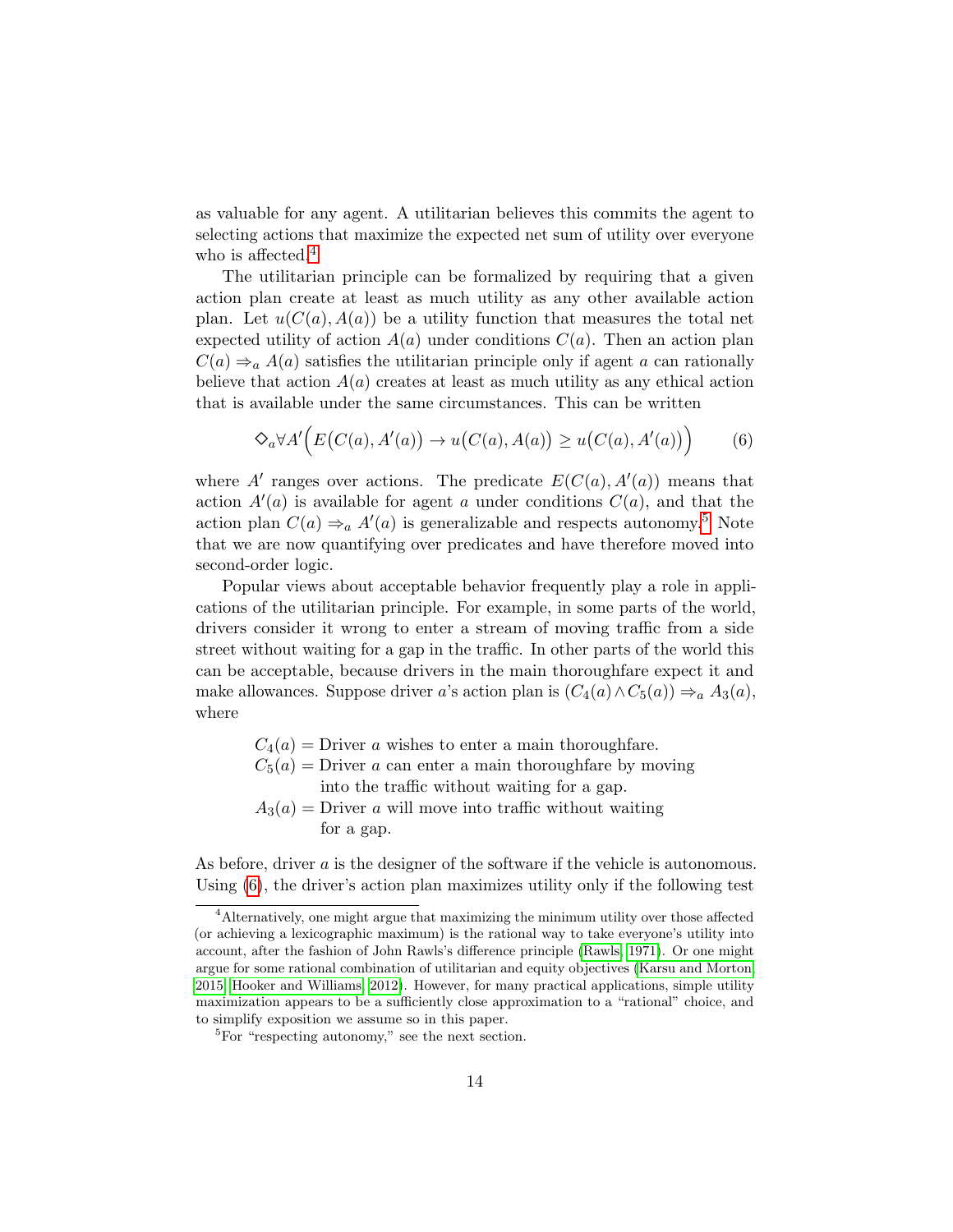proposition is true:

<span id="page-14-0"></span>
$$
\diamondsuit_a \forall A' \Big( E\big(C_4(a), C_5(a), A'(a)\big) \to
$$
  
 
$$
u\big(C_4(a), C_5(a), A_3(a)\big) \ge u\big(C_4(a), C_5(a), A'(a)\big)\Big)
$$
 (7)

Suppose we wish to design driving policy in a context where pulling immediately into traffic is considered unacceptable. Then doing so is a dangerous move that no one is expecting, and an accident could result. Waiting for a gap in the traffic results in greater net expected utility, or formally,  $u(C_4(a), C_5(a), A_3(a)) < u(C_4(a), C_5(a), A_4(a))$ , where  $A_4(a)$  is the action of moving into traffic after waiting for a gap. So [\(7\)](#page-14-0) is false, and its falsehood can be inferred by collecting popular views about acceptable driving behavior. Observed preferences and values are therefore relevant to an ethical assessment, but they alone do not determine the assessment.

Again we have a clear demonstration of how ethical principles can combine with empirical VA. The utilitarian principle tells us that a particular action plan is ethical only if test proposition [\(7\)](#page-14-0) is true, and empirical VA tells us whether  $(7)$  is true.

A similar approach can accommodate other situations in which popular expectations bear on ethical decisions. For example, it has been observed that people may expect different ethical norms to be followed by machine agents than by humans [\(Malle et al., 2015\)](#page-24-12). This could affect generalizability as well as a utilitarian assessment, because there may be different implied promises or agreements concerning machines than humans. Yet again, expectations alone do not determine the ethical outcome.

#### 4.4 Respect for Autonomy

A third ethical principle requires agents to respect the autonomy of other agents. Specifically, an agent should not adopt an action plan that the agent is rationally constrained to believe is inconsistent with an ethical action plan of another agent, without informed consent. Murder, enslavement, and inflicting serious injury are extreme examples of autonomy violations because they interfere with many ethical action plans. Coercion may or may not violate autonomy, depending on precisely how action plans are formulated.<sup>[6](#page-14-1)</sup>

<span id="page-14-1"></span> ${}^6A$  more adequate analysis leads to a principle of *joint* autonomy, according to which it is violation of autonomy to adopt an action plan that is mutually inconsistent with action plans of a set of other agents, when those other action plans are themselves mutually consistent. Joint autonomy addresses situations in which an action necessarily interferes with the action plan of some agent but no particular agent, as when someone throws a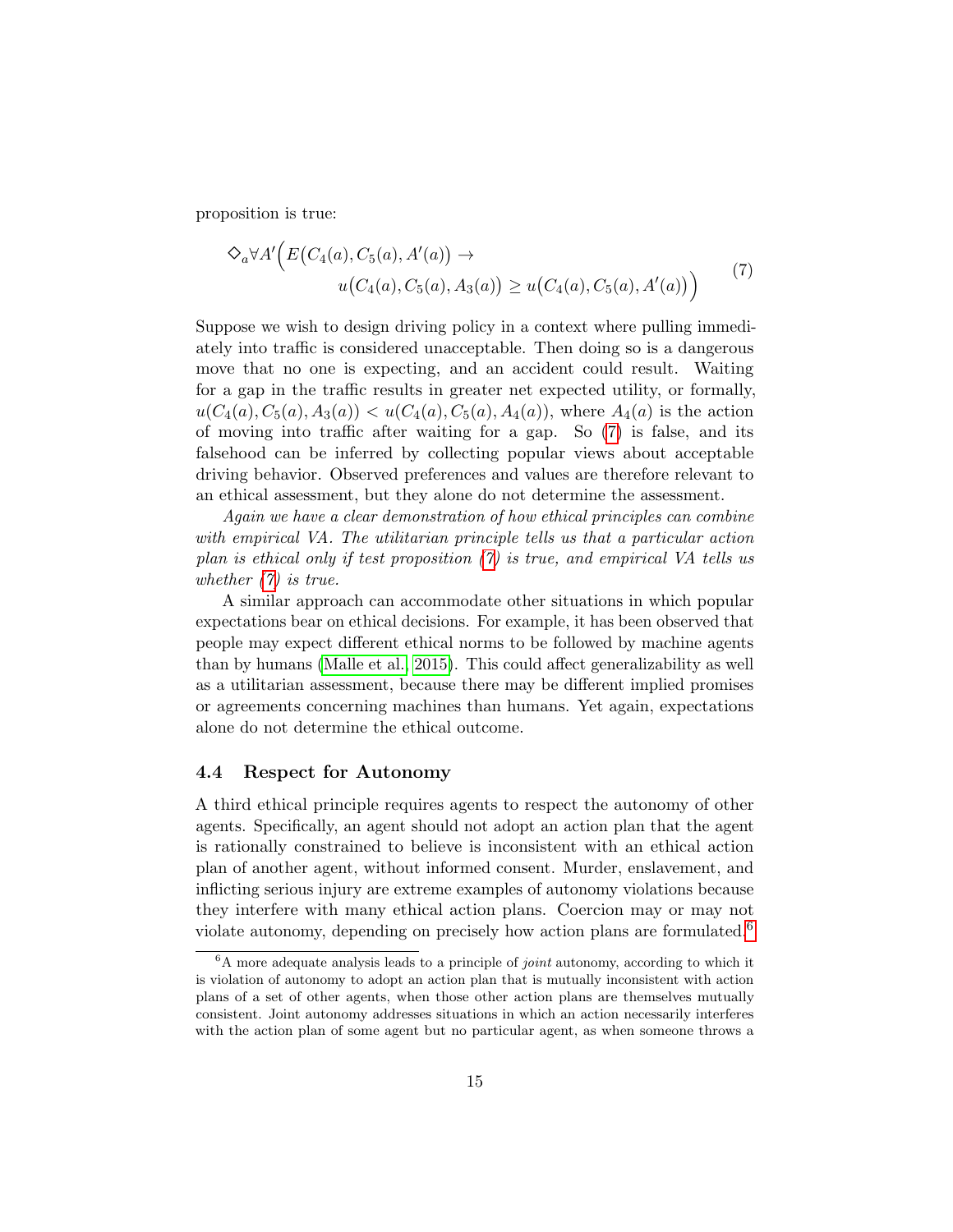The argument for respecting autonomy is basically as follows. Suppose I violate someone's autonomy for certain reasons. That person could, at least conceivably, have the same reasons to violate my autonomy. This means that, due to the universality of reason, I am endorsing the violation of my own autonomy in such a case. This is a logical contradiction, because it implies that I am deciding not to do what I decide to do. To avoid contradicting myself, I must avoid interfering with other action plans.

To formulate an autonomy principle, we say that agent a's action plan  $C(a) \Rightarrow_a A(a)$  is consistent with b's action plan  $C'(b) \Rightarrow_b A'(b)$  when

<span id="page-15-2"></span>
$$
\bigcirc_a P\big(A(a) \wedge A'(b)\big) \ \vee \ \neg \Box_a P\big(C(a) \wedge C'(b)\big) \tag{8}
$$

This says that agent a can rationally believe that the two actions are mutually consistent, or can rationally believe that the reasons for the actions are mutually inconsistent. The latter suffices to avoid inconsistency of the action plans, because if the reasons for them cannot both apply, the actions can never come into conflict.

As an example of how coercion need not violate autonomy, suppose agent b wishes to catch a bus and has decided to cross the street to a bus stop, provided no traffic is coming. The agent's action plan is

<span id="page-15-0"></span>
$$
(C_6(b) \wedge C_7(b) \wedge \neg C_8(b)) \Rightarrow_b A_5(b)
$$
\n
$$
(9)
$$

where

 $C_6(b) =$  Agent b wishes to catch a bus.  $C_7(b)$  = There is a bus stop across the street from b.  $C_8(b)$  = There are cars approaching b.  $A_5(b) =$  Agent b will cross the street.

Agent a sees agent b begin to cross the street and forcibly pulls b out of the path of an oncoming car that b does not notice. Agent a's action plan is

<span id="page-15-1"></span>
$$
(C_8(b) \wedge C_9(b)) \Rightarrow_a A_6(a, b) \tag{10}
$$

where

 $C_9(b) = \text{Agent } b$  is about to cross the street.  $A_6(a, b) =$  Agent a will prevent agent b from crossing the street.

bomb into a crowd. A general formulation of the joint autonomy principle in terms of modal operators is given in [Hooker and Kim](#page-23-1) [\(2018\)](#page-23-1). This and other complications are discussed in [Hooker](#page-23-12) [\(2018\)](#page-23-12).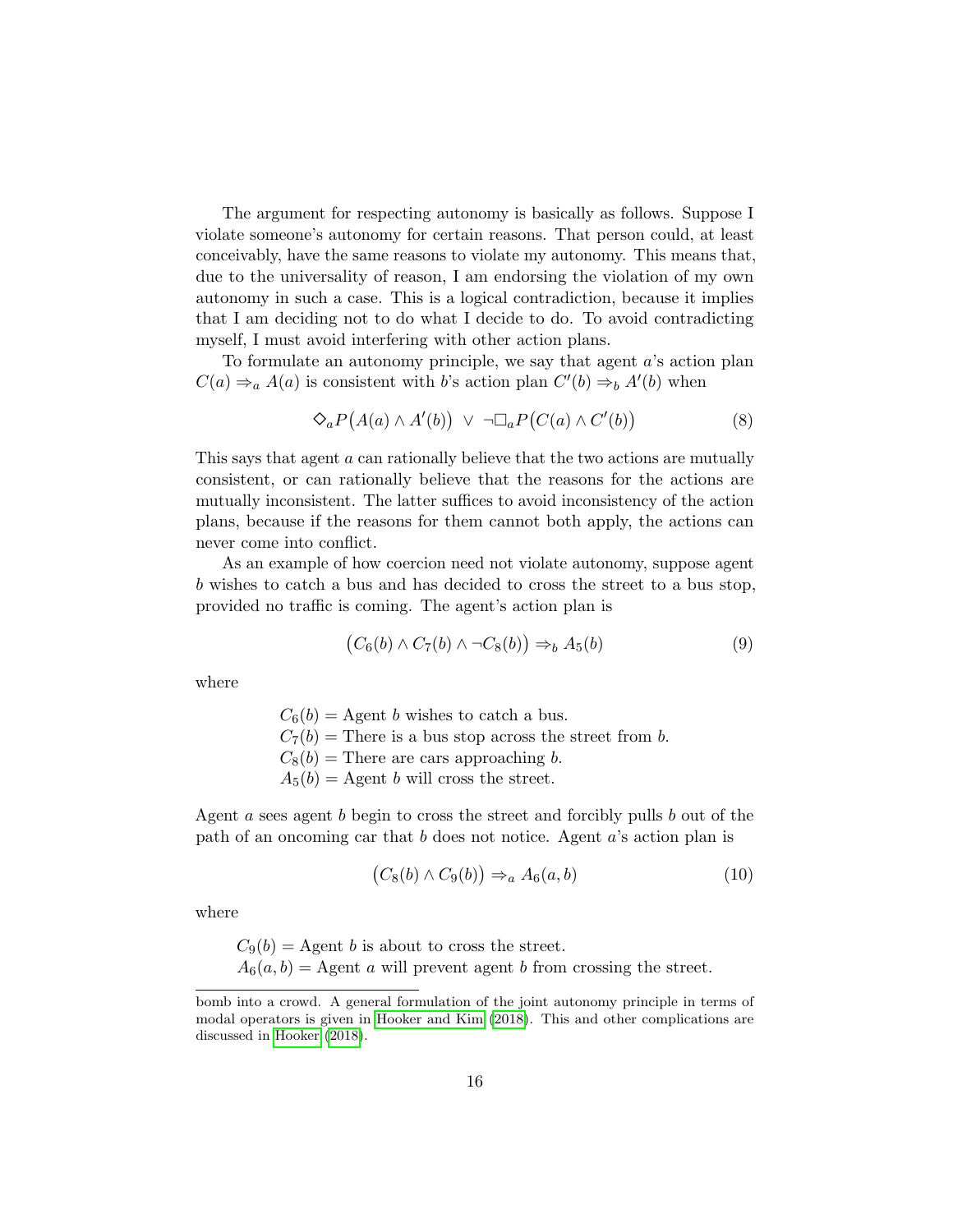Agent a does not violate agent b's autonomy, even though there is coercion. Their action plans [\(9\)](#page-15-0) and [\(10\)](#page-15-1) are consistent with each other, because the condition [\(8\)](#page-15-2) yields the test proposition

<span id="page-16-0"></span>
$$
\diamondsuit_a P\big(A_5(b)\wedge A_6(a,b)\big) \vee \neg \Box_a P\big(C_6(b)\wedge C_7(b)\wedge \neg C_8(b)\wedge C_8(b)\wedge C_9(b)\big) \tag{11}
$$

This means that either (a) agent a can rationally believe that the two actions are consistent with each other, or (b) agent a can rationally believe that the antecedents of [\(9\)](#page-15-0) and [\(10\)](#page-15-1) are mutually inconsistent. As it happens, the two actions are obviously not consistent with each other, and so (a) is false. However, agent  $\alpha$  can rationally believe that the antecedents of [\(9\)](#page-15-0) and [\(10\)](#page-15-1) are mutually inconsistent, because  $C_8(b)$  and  $\neg C_8(b)$  are contradictory. This means (b) is true, which implies that condition [\(11\)](#page-16-0) is satisfied, and there is no violation of autonomy.

Again, this clearly distinguishes the roles of ethics and empirical observation in VA. Ethical reasoning tells us that the test proposition [\(11\)](#page-16-0) must be true if autonomy is to be respected, whereas observation of the world tells us whether [\(11\)](#page-16-0) is true.

In saying that coercion can be ethical, we do not imply that a violation of autonomy can be ethical. Coercion must be consistent with the coerced agent's action plan, as in the above example. Coercion can also be ethical when there is implied or informed consent, or when it is necessary to prevent unethical behavior, as in self-defense.[7](#page-16-1)

To illustrate how autonomy may play a role in the ethics of driving, suppose that a pedestrian  $b$  dashes in front of  $a$ 's rapidly moving car. Driver a can slam on the brake and avoid impact with the pedestrian, but another driver c is following closely, and a sudden stop could cause a crash. The driver a must choose between two possible action plans:

<span id="page-16-2"></span>
$$
(C_{10}(a,b) \wedge C_{11}(a,c)) \Rightarrow_a A_7(a) \tag{12}
$$

<span id="page-16-3"></span>
$$
(C_{10}(a,b) \wedge C_{11}(a,c)) \Rightarrow_a \neg A_7(a) \tag{13}
$$

<span id="page-16-1"></span><sup>&</sup>lt;sup>7</sup>Coercion can be ethical when there is informed consent to a risk of interference, because giving informed consent is equivalent to including the possibility of interference as one of the antecedents of the action plan. This occurs, for example, when a medical test subject gives consent with the knowledge that an experimental drug may cause illness, even though administering a drug that turns out to be harmful is a form of coercion. Interfering with an unethical action plan is no violation of autonomy because an unethical action plan is, strictly speaking, not an action plan due to the absence of a coherent set of reasons for undertaking it. An action plan is considered unethical in this context when it violates the generalization or utility principle, or interferes with an action plan that does not violate one of these principles, and so on recursively. Thus coercion is ethical in an act of self-defense, or to stop someone from unethically harming others.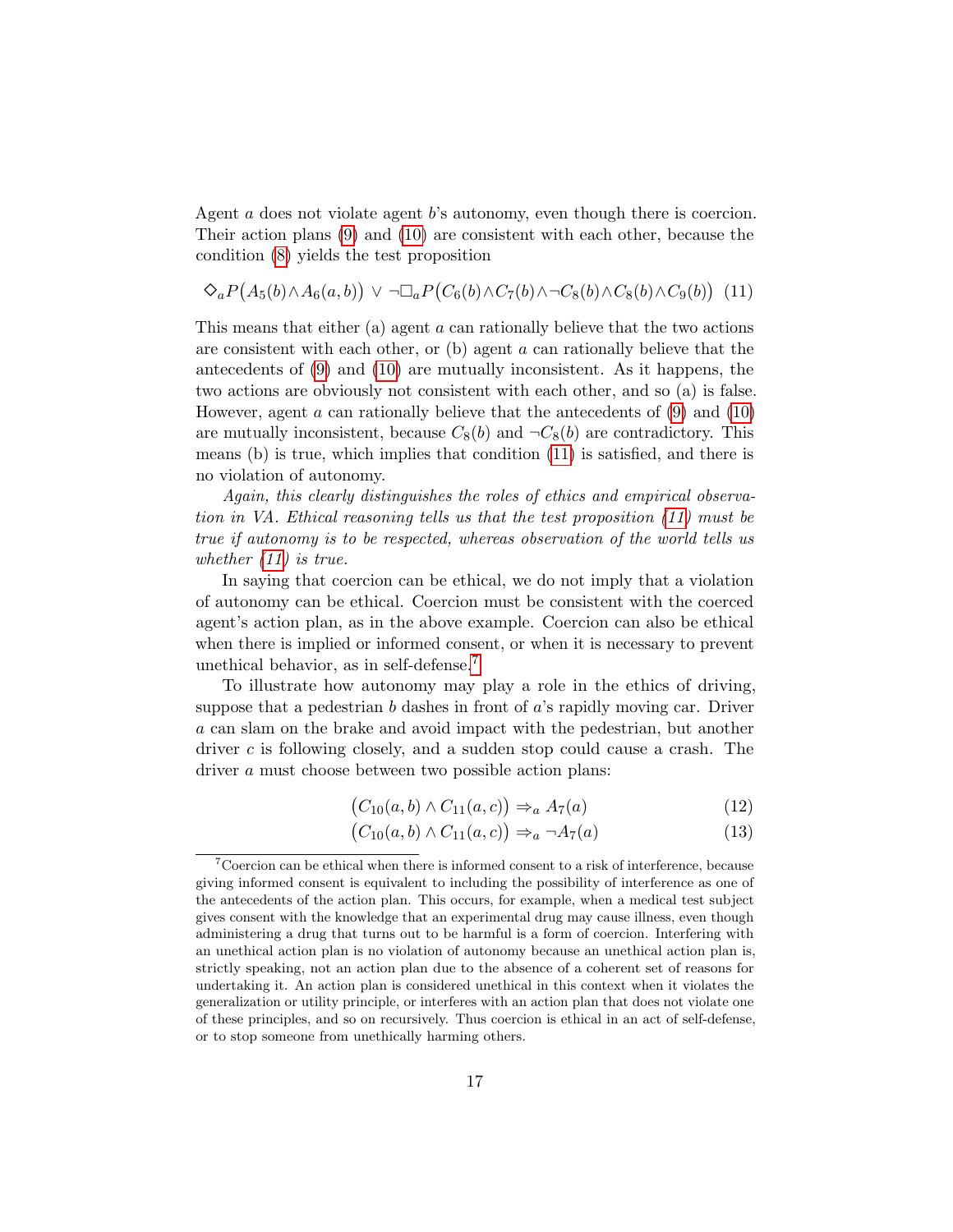where

 $C_{10}(a, b)$  = Pedestrian b is dashing in front of a's car.  $C_{11}(a, c)$  = Driver c is closely following a's car.  $A_7(a) =$  Agent a will immediately slam on the brake.

Meanwhile, the pedestrian  $b$  has any number of action plans that are clearly inconsistent with death or serious injury. Let  $C_{12}(b) \Rightarrow_b A_8(b)$  be one of them. Also driver  $c$  of the other car (there is only one occupant) has action plans that are inconsistent with an injury. We suppose that  $C_{13}(c) \Rightarrow_c A_9(c)$ is one of them.

We first check whether hitting the brake, as in action plan [\(12\)](#page-16-2), is inconsistent with the other driver's action plan  $C_{13}(c) \Rightarrow_c A_9(c)$ . The test proposition is

$$
\diamondsuit_a P\big(A_7(a) \wedge A_9(c)\big) \ \vee \ \neg \Box_a P\big(C_{10}(a,b) \wedge C_{11}(a,c) \wedge C_{13}(c)\big) \tag{14}
$$

The first disjunct is clearly true, because a can rationally believe that it is possible that hitting the brake is consistent with avoiding a rear-end collision and therefore with any planned action  $C_{13}(c) \Rightarrow_c A_9(c)$ , even if this is improbable. So action plan [\(12\)](#page-16-2) does not violate joint autonomy.

We now check whether a failure to hit the brake, as in action plan [\(13\)](#page-16-3), is inconsistent with the pedestrian's action plan  $C_{12}(b) \Rightarrow_b A_8(b)$ . There is no violation of autonomy if

<span id="page-17-0"></span>
$$
\bigotimes_{a} P\big(\neg A_{7}(a) \land A_{8}(b)\big) \lor \neg \Box_{a} P\big(C_{10}(a,b) \land C_{11}(a) \land C_{12}(b)\big) \tag{15}
$$

The first disjunct of [\(15\)](#page-17-0) is clearly false for b's action plan  $C_{12}(b) \Rightarrow_b A_8(b)$ , because driver a cannot rationally believe that a failure to hit the brake is consistent with it. The second disjunct is likewise false, because driver a has no reason to believe that  $C_{10}(a, b)$ ,  $C_{11}(a, c)$  and  $C_{12}(b)$  are mutually inconsistent. Thus [\(15\)](#page-17-0) is false, and we have a violation of autonomy. The driver should therefore slam on the brake. There is no need to check the other ethical principles, because only one of the possible action plans satisfies the autonomy principle.

#### 4.5 Implementation issues

While it is not our purpose to address engineering aspects of deonticallygrounded VA, we can take note of some implementation issues that arise. The main implication of our proposal is that the portion of an AI system that makes ethically relevant decisions must be rule-based (i.e., an instance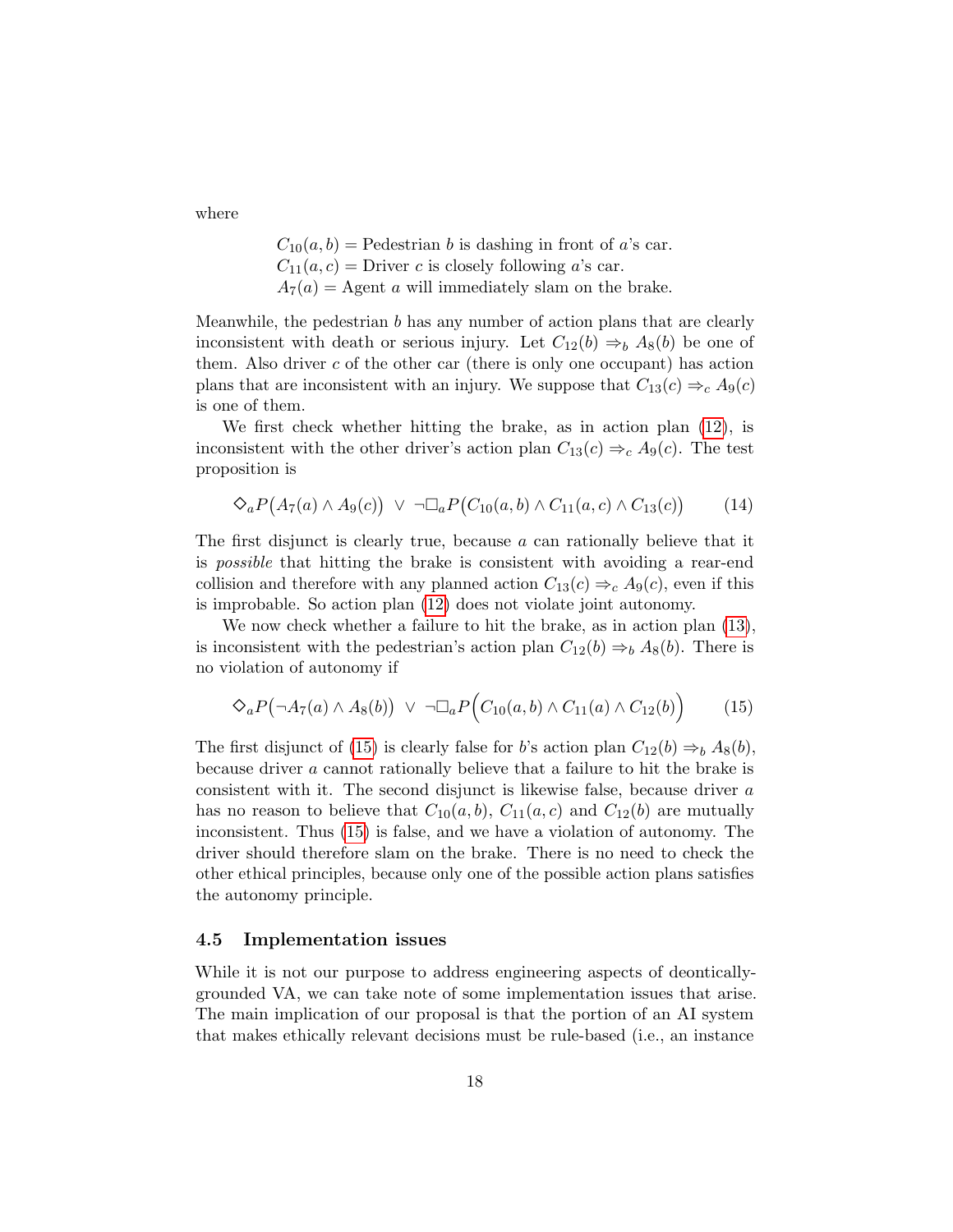of GOFAI) because it must consist of action plans. Fortuitously, action plans have an if-then structure that is convenient for coding rules.

One can ask whether a rule-based system is adequate for the complexities of real-life decision making, but this is, of course, a problem that is not confined to deontically-based VA. We do not attempt here to judge the versatility of rule-based AI, but we note that it seems to be increasingly viewed as technically viable and even necessary due to the nontransparency of deep learning and support vector machines. Regarding autonomous vehicles, for example, [Brandom](#page-21-12) [\(2018\)](#page-21-12) states, "Many companies have shifted to rule-based AI, an older technique that lets engineers hard-code specific behaviors or logic into an otherwise self-directed system." The technical community has ample experience at accurately coding and debugging huge rule-based systems. An ordinary (non-self-driving) automobile is already regulated by more than 100,000 lines of code. Ethics-based systems can evolve through several versions and be updated as necessary, as with any other type of complex software. Rule-based AI can also be combined with machine learning (Woźniak and Połap, 2020). Even in a pure ML system, it is possible to derive rules that approximate the directives generated by ML [\(Soares et al., 2020\)](#page-26-11) and perhaps subject them to ethical evaluation.

The test propositions used to evaluate the ethical status of action plans need not appear in the AI rule base, and it is a further implementation decision whether to generate them automatically. This is fairly straightforward (less so for the utilitarian test), because the procedure for doing so can be clearly specified as shown above. Machine learning and other forms of empirical VA can then be used to evaluate the truth of the test propositions.

## 5 Conclusion

As AI inexorably enters everyday life, it takes a seat alongside human persons. AI's increasing sophistication bestows power, and power begets responsibility. Humanity's goal should be to invest machines with a moral sensitivity that mimics the human conscience. But conscience is dynamic rather than static, and adjusts ethical principles systematically to empirical observations. In this paper we have elaborated two challenges to AI moral reasoning that spring from the interrelation of facts and values. The first is a confusion that mistakenly identifies facts for values; the second is a confusion that misunderstands the process of moral reasoning. In addressing these challenges, we have identified instances of how and why AI can commit the naturalistic fallacy, of moving illicitly from "is's" to "oughts," and doing so oversimplifies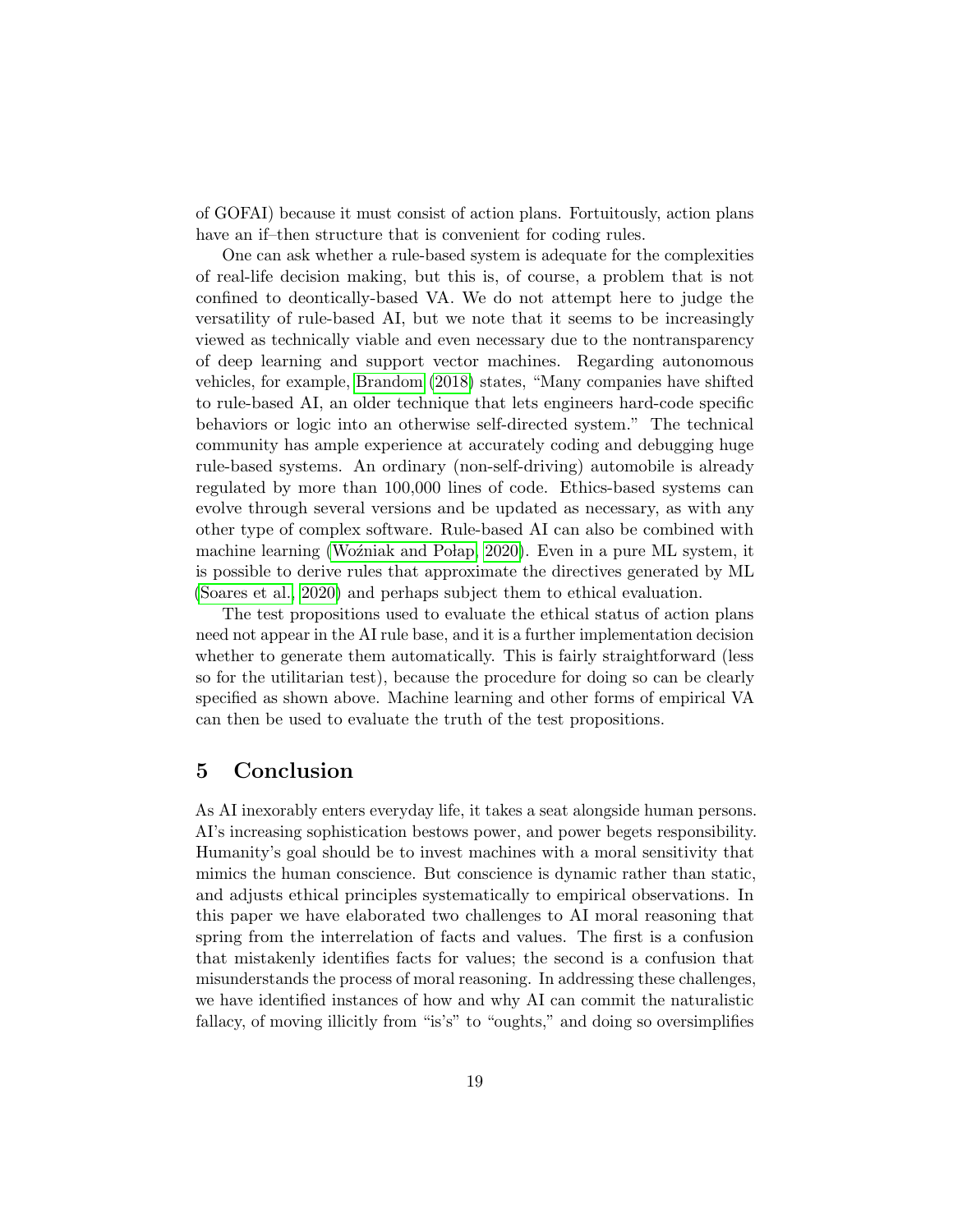the process of moral reasoning. We have sketched, in response, a proposal for understanding moral reasoning in machines, one that highlights how deontological ethical principles can interact with factual states of affairs.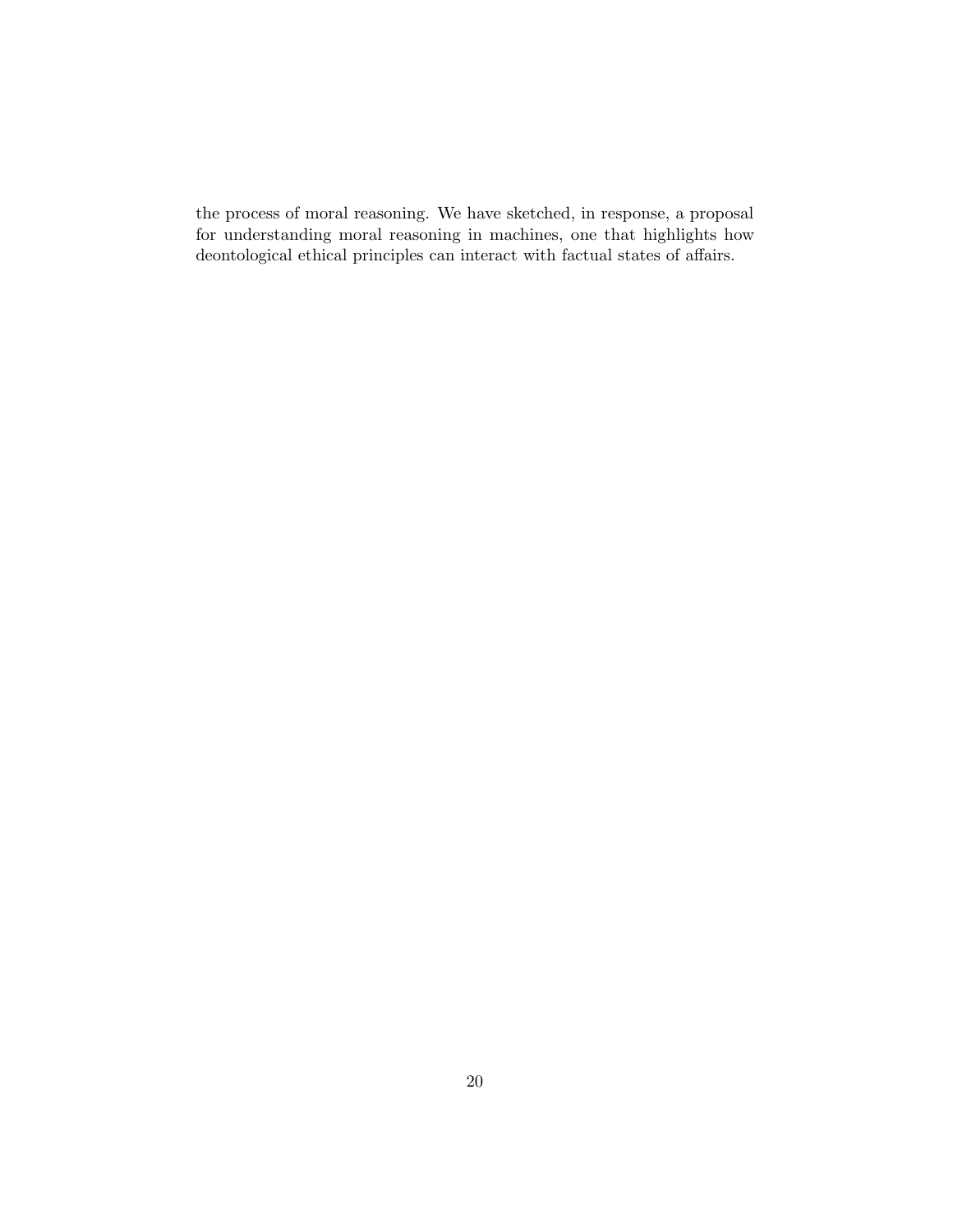## References

- <span id="page-20-6"></span>Pieter Abbeel and Andrew Y. Ng. Apprenticeship learning via inverse reinforcement learning. In Proceedings of the 21st International Conference on Machine Learning. ACM, 2004.
- <span id="page-20-10"></span>Raquel G. Alhama and Willem Zuidema. A review of computational models of basic rule learning: The neural-symbolic debate and beyond. Psychonomic Bulletin & Review, 26(4):1174–1194, 2019.
- <span id="page-20-3"></span>Colin Allen. Calculated morality: Ethical computing in the limit. Cognitive, emotive and ethical aspects of decision making and human action, 1:19–23, 2002.
- <span id="page-20-2"></span>Colin Allen, Gary Varner, and Jason Zinser. Prolegomena to any future artificial moral agent. Journal of Experimental & Theoretical Artificial Intelligence, 12(3):251–261, 2000.
- <span id="page-20-4"></span>Colin Allen, Iva Smit, and Wendell Wallach. Artificial morality: Top-down, bottom-up, and hybrid approaches. Ethics and Information Technology, 7: 149–155, 2005.
- <span id="page-20-5"></span>Colin Allen, Wendell Wallach, and Iva Smit. Why machine ethics? IEEE Intelligent Systems, 21(4):12–17, 2006.
- <span id="page-20-9"></span>S. L. Anderson and M. Anderson. A prima facie duty approach to machine ethics. In M. Anderson and S. L. Anderson, editors, Machine Ethics, pages 476–492. Cambridge University Press, New York, 2011.
- <span id="page-20-7"></span>Konstantine Arkoudas, Selmer Bringsjord, and Paul Bello. Toward ethical robots via mechanized deontic logic. In AAAI Fall Symposium on Machine Ethics, pages 17–23. The AAAI Press Menlo Park, CA, 2005.
- <span id="page-20-1"></span>Thomas Arnold and Matthias Scheutz. The big red button is too late: An alternative model for the ethical evaluation of AI systems. Ethics and Information Technology, 20(1):59–69, 2018.
- <span id="page-20-0"></span>Thomas Arnold, Daniel Kasenberg, and Matthias Scheutz. Value alignment or misalignment—What will keep systems accountable? In 3rd International Workshop on AI, Ethics, and Society, 2017.
- <span id="page-20-8"></span>Max H. Bazerman. Bounded ethicality in negotiations. Negotiation and Conflict Management Research, 4(1):8–11, 2011.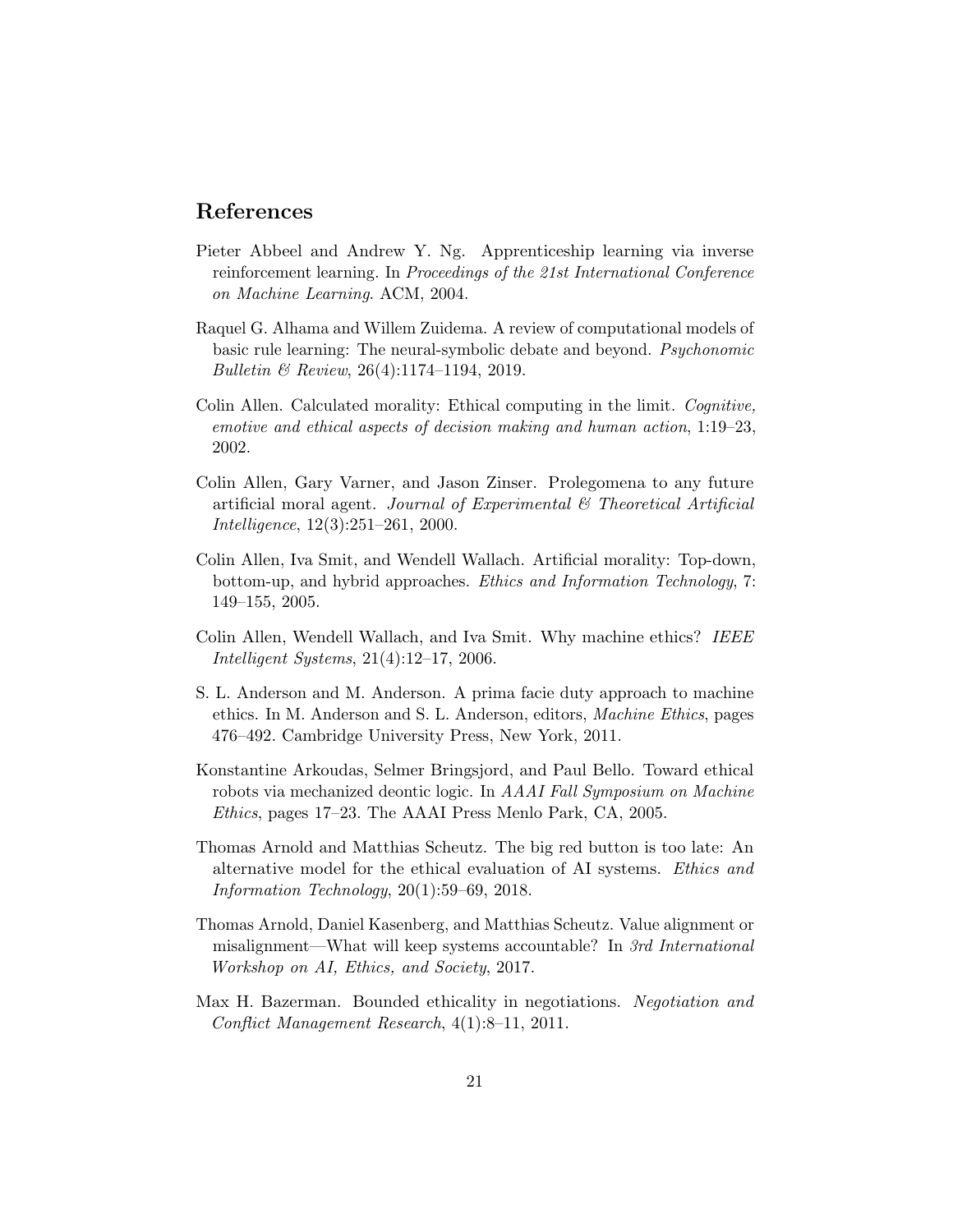- <span id="page-21-8"></span>Max H. Bazerman and Francesca Gino. Behavioral ethics: Toward a deeper understanding of moral judgment and dishonesty. Annual Review of Law and Social Science, 8:85–104, 2012.
- <span id="page-21-7"></span>Max H. Bazerman and Don Moore. Is it time for auditor independence yet? Accounting, Organizations and Society, 36(4-5):310–312, 2011.
- <span id="page-21-9"></span>Max H. Bazerman and Ovul Sezer. Bounded awareness: Implications for ethical decision making. Organizational Behavior and Human Decision Processes, 136:95–105, 2016.
- <span id="page-21-4"></span>Max H. Bazerman and Ann E. Tenbrunsel. *Blind Spots: Why We Fail To* Do What's Right and What To Do About It. Princeton University Press, 2011.
- <span id="page-21-10"></span>Selim Berker. The normative insignificance of neuroscience. Philosophy  $\mathcal{B}$ Public Affairs, 37(4):293–329, 2009.
- <span id="page-21-6"></span>Marianne Bertrand, Dolly Chugh, and Sendhil Mullainathan. Implicit discrimination. American Economic Review, 95(2):94–98, 2005.
- <span id="page-21-11"></span>A. Bilgrami. Self-Knowledge and Resentment. Harvard University Press, Cambridge, MA, 1996.
- <span id="page-21-12"></span>Russell Brandom. Self-driving cars are headed toward an AI roadblock. The Verge, 3 Jul 2018.
- <span id="page-21-0"></span>Selmer Bringsjord. What Robots Can and Can't Be, volume 12. Springer Science & Business Media, 2013.
- <span id="page-21-3"></span>Selmer Bringsjord. A 21st-century ethical hierarchy for robots and persons. In A World with Robots, pages 47–61. Springer, 2017.
- <span id="page-21-2"></span>Selmer Bringsjord and Joshua Taylor. The divine-command approach to robot ethics. Robot Ethics: The Ethical and Social Implications of Robotics, pages 85–108, 2012.
- <span id="page-21-1"></span>Selmer Bringsjord, Konstantine Arkoudas, and Paul Bello. Toward a general logicist methodology for engineering ethically correct robots. IEEE Intelligent Systems, 21(4):38–44, 2006.
- <span id="page-21-5"></span>Cameron Buckner and James Garson. Connectionism. In Edward N. Zalta, editor, The Stanford Encyclopedia of Philosophy. Metaphysics Research Lab, Stanford University, fall 2019 edition, 2019.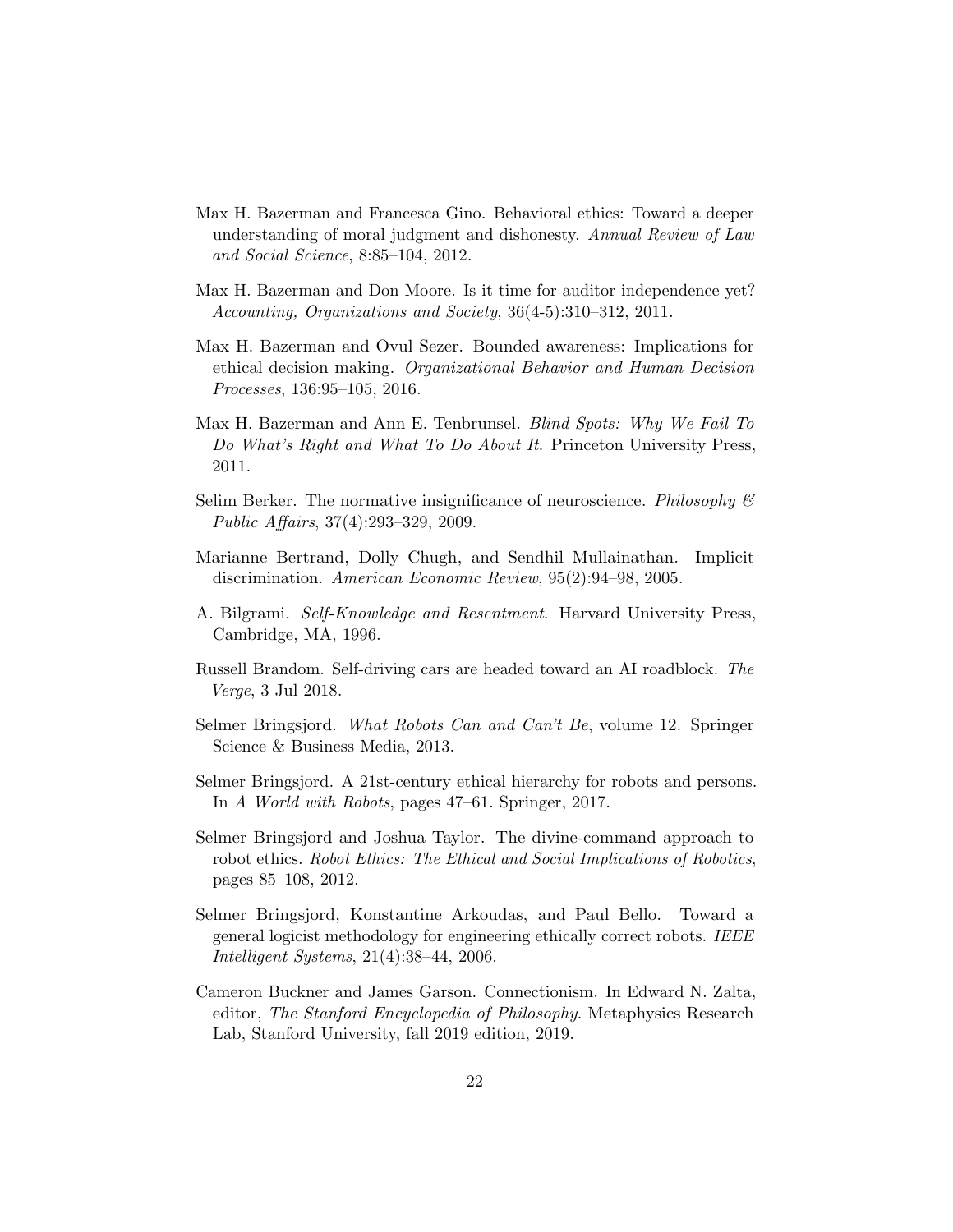- <span id="page-22-0"></span>Emanuelle Burton, Judy Goldsmith, Sven Koenig, Benjamin Kuipers, Nicholas Mattei, and Toby Walsh. Ethical considerations in artificial intelligence courses. AI magazine, 38(2):22–34, 2017.
- <span id="page-22-7"></span>Paco Calvo and John Symons (eds.). The Architecture of Cognition: Rethinking Fodor and Pylyshyn's Systematicity Challenge. MIT Press, 2014.
- <span id="page-22-6"></span>Jean-Marie Chauvet. The 30-year cycle in the AI debate. *arXiv preprint* arXiv:1810.04053, 2018.
- <span id="page-22-4"></span>Dolly Chugh, Max H. Bazerman, and Mahzarin R. Banaji. Bounded ethicality as a psychological barrier to recognizing conflicts of interest. In Don A. Moore, Daylian M. Cain, George Loewenstein, and Max H. Bazerman, editors, Conflicts of Interest: Challenges and Solutions in Business, Law, Medicine, and Public Policy, pages 74–95. Cambridge University Press, 2005.
- <span id="page-22-9"></span>Vincent Conitzer, Walter Sinnott-Armstrong, Jana Schaich Borg, Yuan Deng, and Max Kramer. Moral decision making frameworks for artificial intelligence. In Proceedings of 31st AAAI Conference on Artificial Intelligence, pages 4831–4835, 2017.
- <span id="page-22-10"></span>David Cummiskey. Kantian Consequentialism. Oxford University Press, 1996.
- <span id="page-22-1"></span>David Danks. Learning. In Frankish Keith and William M. Ramsey, editors, Cambridge Handbook to Artificial Intelligence, pages 151–167. Cambridge University Press, 2014.
- <span id="page-22-2"></span>Thomas Donaldson. When integration fails: The logic of prescription and description in business ethics. Business Ethics Quarterly, 4(2):157–169, 1994.
- <span id="page-22-3"></span>Thomas Donaldson. The epistemic fault line in corporate governance. Academy of Management Review, 37(2):256–271, 2012.
- <span id="page-22-5"></span>Miguel Egler and Lewis D. Ross. Philosophical expertise under the microscope. Synthese, 197(3):1077–1098, 2020.
- <span id="page-22-8"></span>Jerry A. Fodor and Zenon W. Pylyshyn. Connectionism and cognitive architecture: A critical analysis. Cognition, 28(1-2):3–71, 1988.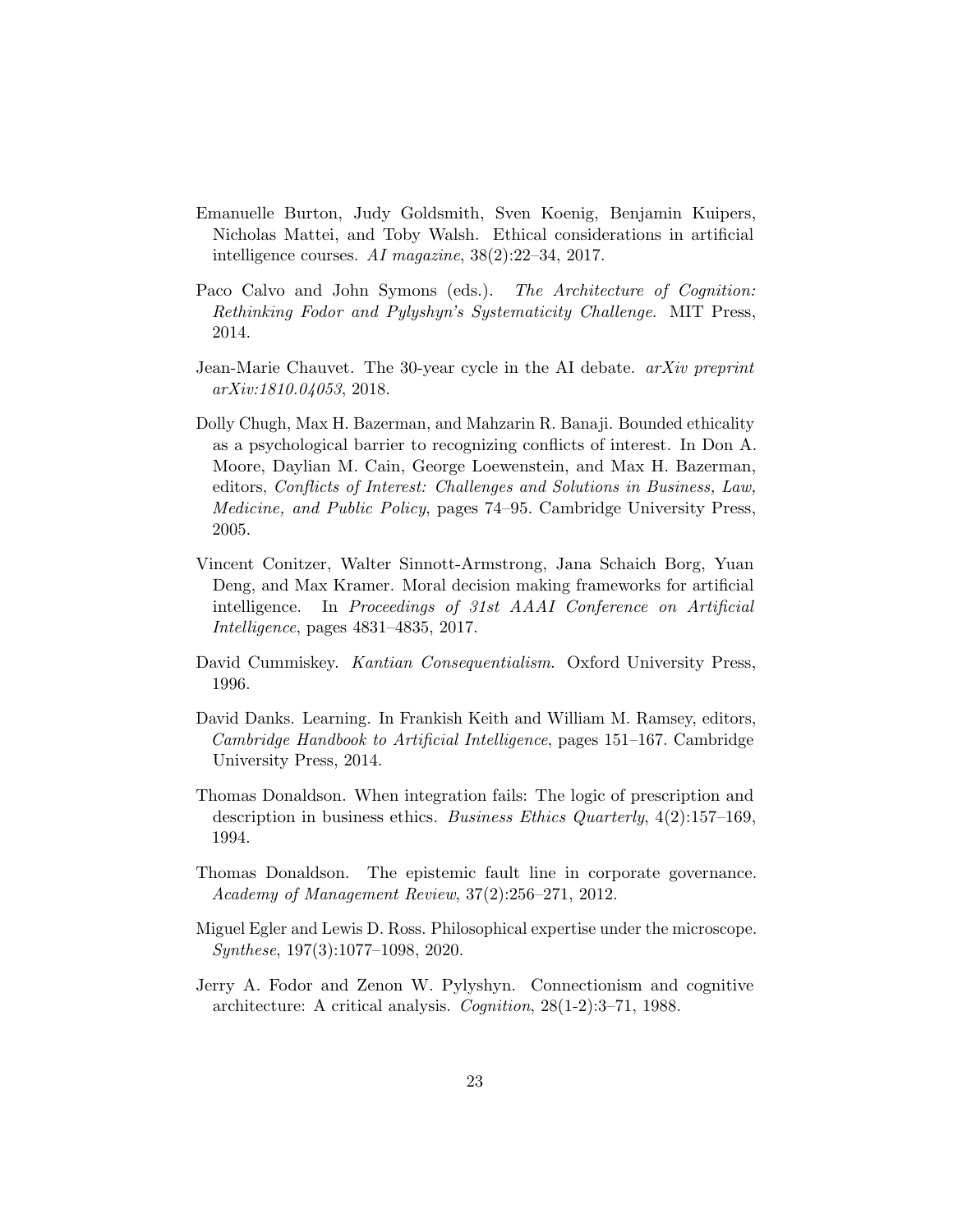- <span id="page-23-2"></span>Jean-Gabriel Ganascia. Modelling ethical rules of lying with answer set programming. Ethics and information technology, 9(1):39–47, 2007.
- <span id="page-23-7"></span>Hector Geffner. Model-free, model-based, and general intelligence. arXiv preprint arXiv:1806.02308, 2018.
- <span id="page-23-0"></span>Naveen Sundar Govindarajulu and Selmer Bringsjord. On automating the doctrine of double effect. arXiv preprint arXiv:1703.08922, 2017.
- <span id="page-23-3"></span>Alexander R. Green, Dana R. Carney, Daniel J. Pallin, Long H. Ngo, Kristal L. Raymond, Lisa I. Iezzoni, and Mahzarin R. Banaji. Implicit bias among physicians and its prediction of thrombolysis decisions for black and white patients. Journal of General Internal Medicine, 22(9):1231–1238, 2007.
- <span id="page-23-4"></span>Anthony G. Greenwald, T. Andrew Poehlman, Eric Luis Uhlmann, and Mahzarin R. Banaji. Understanding and using the implicit association test: III. Meta-analysis of predictive validity. Journal of Personality and Social Psychology, 97(1):17, 2009.

<span id="page-23-8"></span>Richard Mervyn Hare. The Language of Morals. Oxford Paperbacks, 1991.

<span id="page-23-5"></span>John Haugeland. Artificial Intelligence: The Very Idea. MIT Press, 1985.

- <span id="page-23-10"></span>J. N. Hooker and Tae Wan Kim. Truly autonomous machines are ethical. AI Magazine,  $40(4)$ , winter 2019.
- <span id="page-23-1"></span>J. N. Hooker and Tae Wan N. Kim. Toward non-intuition-based machine and artificial intelligence ethics: A deontological approach based on modal logic. In Proceedings of the 2018 AAAI/ACM Conference on AI, Ethics, and Society, AIES '18, pages 130–136, 2018.
- <span id="page-23-11"></span>J. N. Hooker and H. P. Williams. Combining equity and utilitarianism in a mathematical programming model. Management Science, 58(9):1682–1693, 2012.
- <span id="page-23-12"></span>John Hooker. Taking Ethics Seriously: Why Ethics Is an Essential Tool for the Modern Workplace. Taylor & Francis, 2018.
- <span id="page-23-6"></span>Daniel Kahneman. Thinking, Fast and Slow. Macmillan, 2011.
- <span id="page-23-9"></span>Immanuel Kant. Grundlegung zur Metaphysik der Sitten (Foundations of the Metaphysics of Morals), volume 4 of Königlichen Preußischen Akademie der Wissenschaften: Kants gesammelte Schriften. Georg Reimer (1900), Berlin, 1785.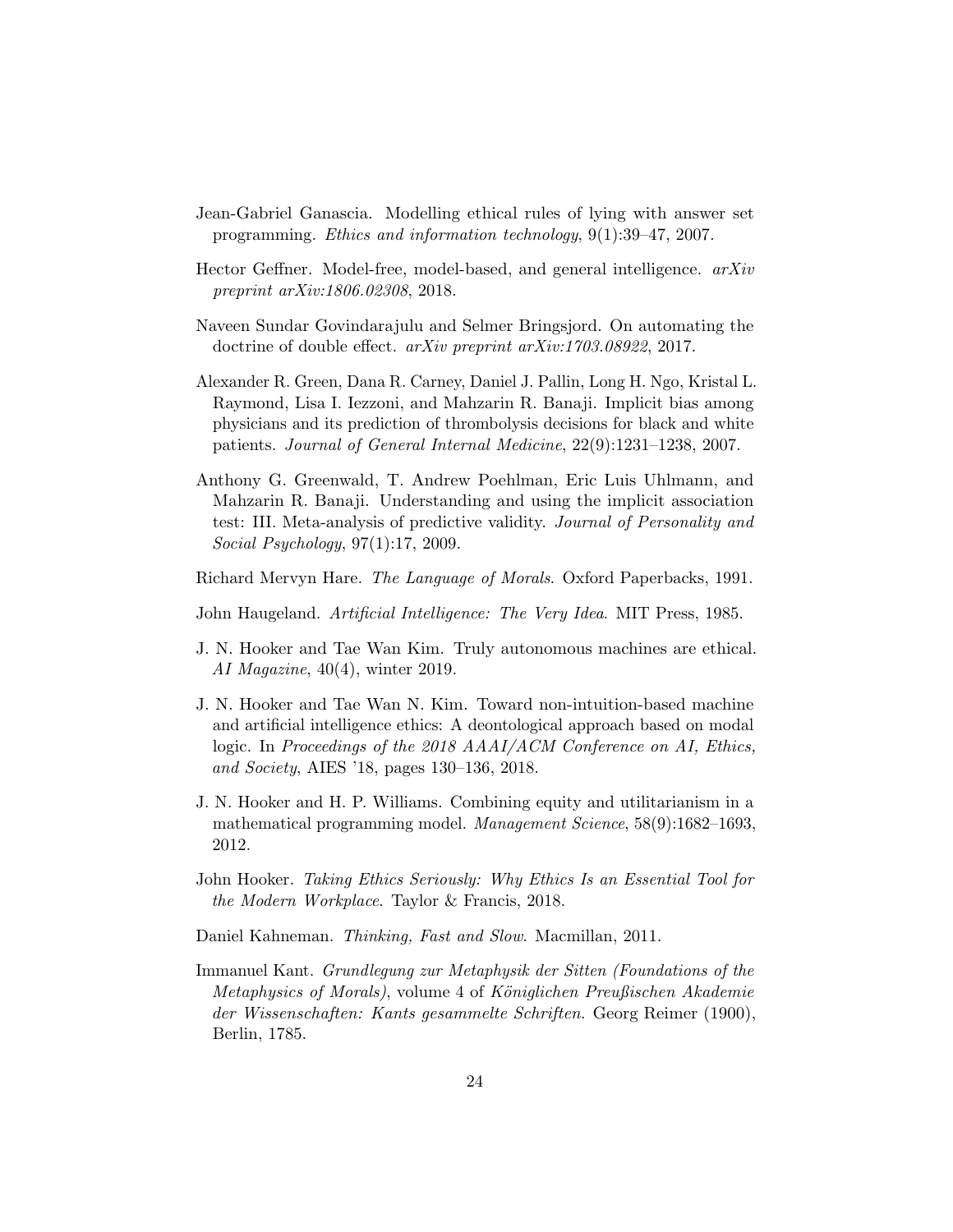- <span id="page-24-11"></span>O. Karsu and A. Morton. Inequity averse optimization in operational research. ¨ European Journal of Operational Research, 245:343–359, 2015.
- <span id="page-24-10"></span>C. M. Korsgaard. The Sources of Normativity. Cambridge University Press, Cambridge, 1996.
- <span id="page-24-6"></span>Brenden Lake and Marco Baroni. Still not systematic after all these years: On the compositional skills of sequence-to-sequence recurrent networks. ArXiv preprint 1711.00350, 2018.
- <span id="page-24-0"></span>Patrick Lin, Keith Abney, and George A. Bekey (eds.). Robot Ethics: The Ethical and Social Implications of Robotics. MIT press, 2011.
- <span id="page-24-2"></span>Felix Lindner and Martin Mose Bentzen. A formalization of Kant's second formulation of the categorical imperative.  $a\overline{r}Xiv$  preprint 1801.03160, 2018.
- <span id="page-24-3"></span>Felix Lindner, Robert Mattmüller, and Bernhard Nebel. Evaluation of the moral permissibility of action plans. Artificial Intelligence, 2020.
- <span id="page-24-12"></span>Bertram F. Malle, Matthias Scheutz, Thomas Arnold, John Voiklis, and Corey Cusimano. Sacrifice one for the good of many?: People apply different moral norms to human and robot agents. In *Proceedings of* the 10th Annual ACM/IEEE International Conference on Human-Robot Interaction, pages 117–124, 2015.
- <span id="page-24-7"></span>Gary Marcus. The Algebraic Mind. MIT Press, 2001.
- <span id="page-24-1"></span>Gary Marcus. Deep learning: A critical appraisal. *arXiv preprint 1801.00631*, 2018.
- <span id="page-24-9"></span>John McDowell. Two sorts of naturalism. In Hursthouse R., Lawrence G., and Quinn W., editors, Virtues and Reasons: Philippa Foot and Moral Theory: Essays in Honour of Philippa Foot. Clarendon Press, 1995.
- <span id="page-24-4"></span>Don A. Moore, Philip E. Tetlock, Lloyd Tanlu, and Max H. Bazerman. Conflicts of interest and the case of auditor independence: Moral seduction and strategic issue cycling. Academy of Management Review, 31(1):10–29, 2006.
- <span id="page-24-5"></span>Don A. Moore, Lloyd Tanlu, and Max H. Bazerman. Conflict of interest and the intrusion of bias. Judgment and Decision Making, 5(1):37, 2010.
- <span id="page-24-8"></span>Thomas Nagel. Ethics without biology. In Thomas Nagel, editor, Mortal Questions, pages 142–46. Cambridge University Press, 1979.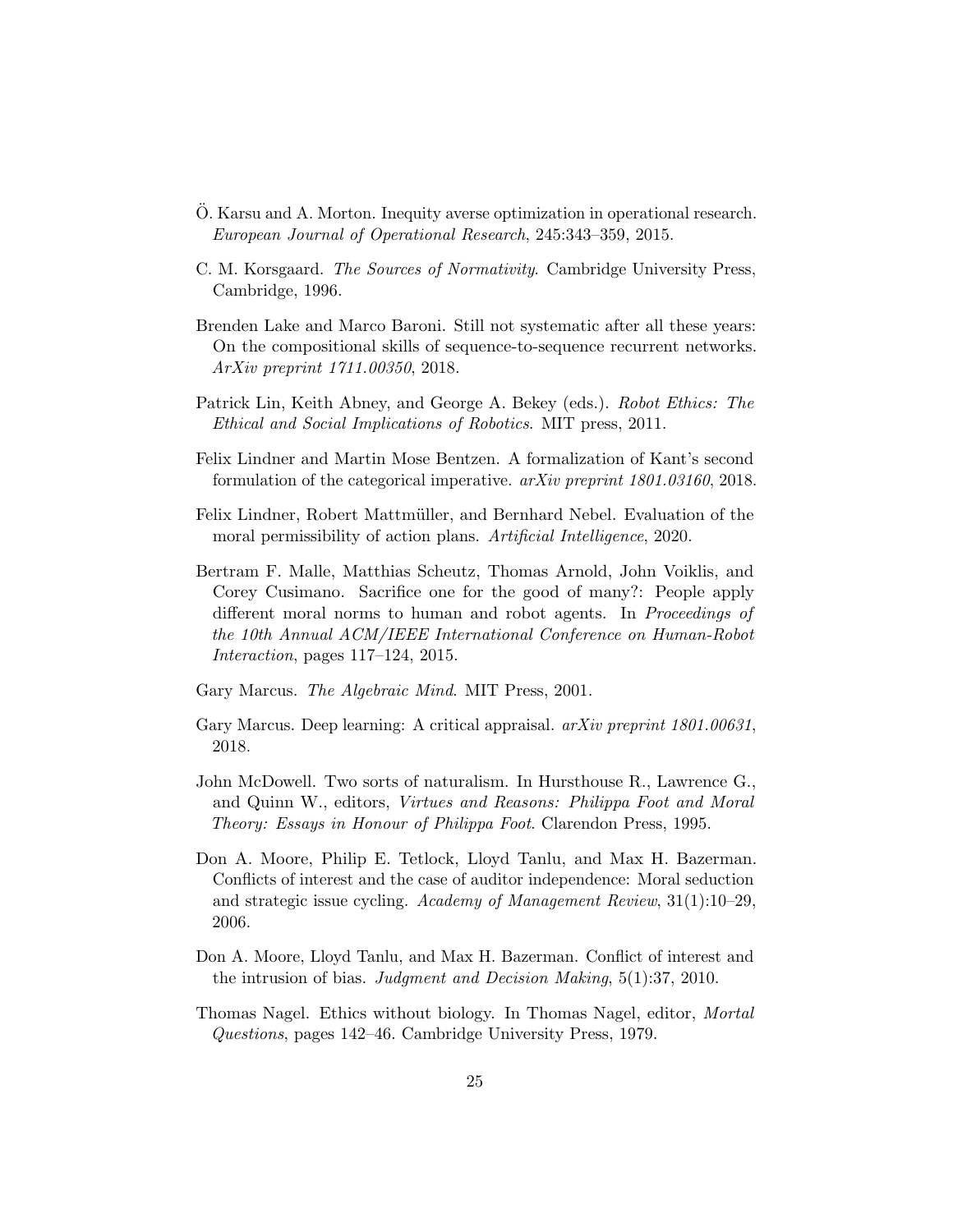- <span id="page-25-10"></span>Thomas Nagel. The View from Nowhere. Oxford University Press, Oxford, 1986.
- <span id="page-25-12"></span>D. K. Nelkin. Two standpoints and the belief in freedom. *Journal of* Philosophy, 97:564–576, 2000.
- <span id="page-25-1"></span>Andrew Y. Ng and Stuart J. Russell. Algorithms for inverse reinforcement learning. In Proceedings 17th International Conference on Machine Learning, pages 663–670. Morgan Kaufmann, 2000.
- <span id="page-25-11"></span>Onora O'Neill. Acting on Principle: An Essay on Kantian Ethics, 2nd ed. Cambridge University Press, Cambridge, UK, 2014.
- <span id="page-25-3"></span>Derek Parfit. On What Matters, volume 1. Oxford University Press, 2011.
- <span id="page-25-4"></span>Charles Pigden. Hume on is and ought: Logic, promises, and the Duke of Wellington. In The Oxford Handbook of Hume, pages 401–415. Oxford University Press, 2016.
- <span id="page-25-2"></span>Alan Prince and Steven Pinker. Rules and connections in human language. Trends in Neurosciences, 11(5):195–202, 1988.
- <span id="page-25-9"></span>James Rachels. Created from Animals. Oxford University Press, 1990.
- <span id="page-25-13"></span>John Rawls. A Theory of Justice. Harvard University Press, 1971.
- <span id="page-25-6"></span>Michael Rescorla. The computational theory of mind. In Edward N. Zalta, editor, The Stanford Encyclopedia of Philosophy. Metaphysics Research Lab, Stanford University, spring 2020 edition, 2020.
- <span id="page-25-8"></span>Francesca Rossi and Andrea Loreggia. Preferences and ethical priorities: Thinking fast and slow in AI. In Proceedings of the 18th International Conference on Autonomous Agents and MultiAgent Systems, pages 3–4, 2019.
- <span id="page-25-5"></span>Laurie A. Rudman and Richard D. Ashmore. Discrimination and the implicit association test. Group Processes & Intergroup Relations,  $10(3):359-372$ , 2007.
- <span id="page-25-0"></span>Stuart Russell, Daniel Dewey, and Max Tegmark. Research priorities for robust and beneficial artificial intelligence. AI Magazine,  $36(4):105-114$ , 2015.
- <span id="page-25-7"></span>Matthias Scheutz. Computationalism—The next generation. In Computationalism: New Directions, pages 1–21. 2002.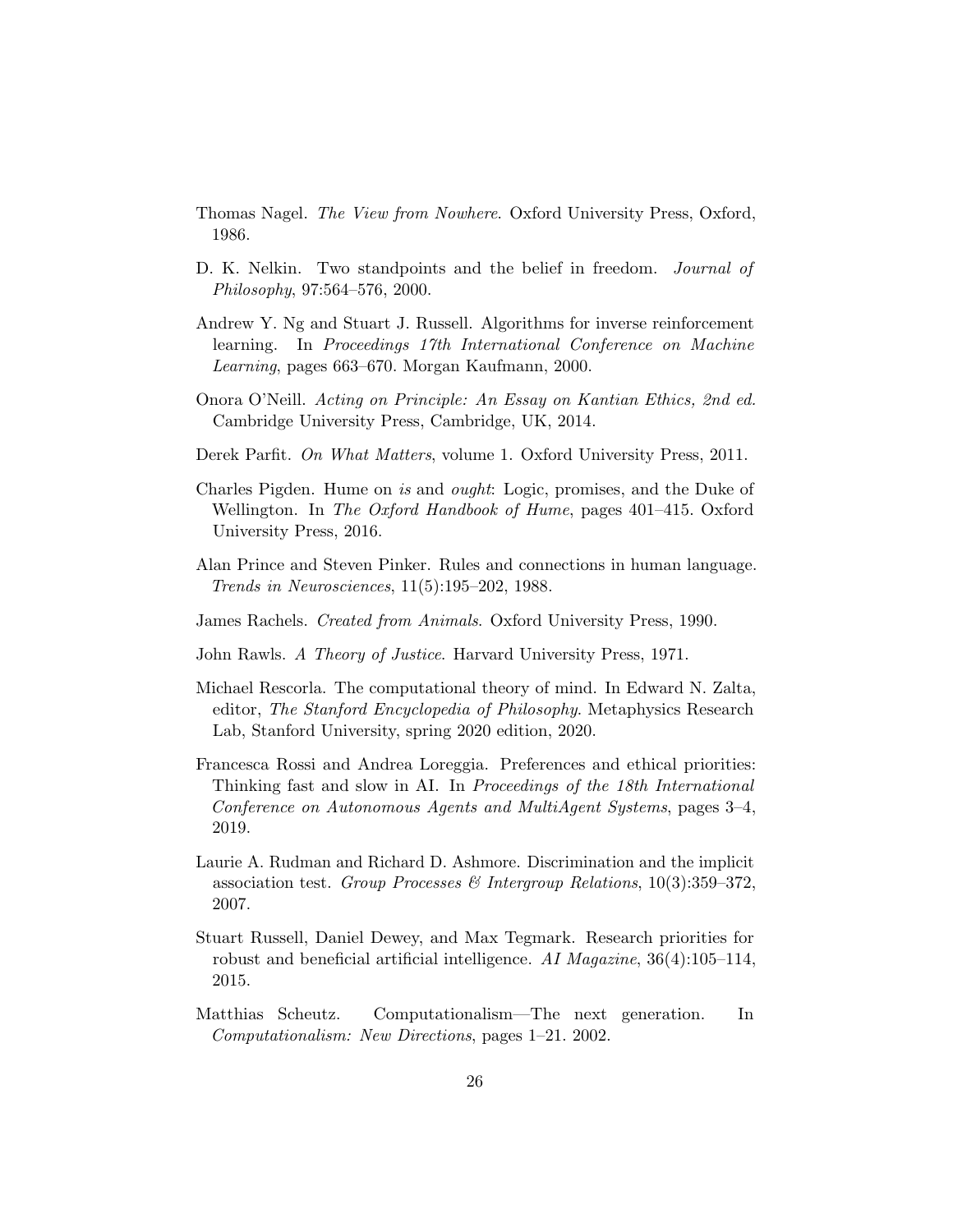- <span id="page-26-1"></span>Matthias Scheutz and Thomas Arnold. Are we ready for sex robots? In 11th ACM/IEEE International Conference on Human-Robot Interaction (HRI), pages 351–358. IEEE, 2016.
- <span id="page-26-5"></span>Eric Schwitzgebel and Fiery Cushman. Expertise in moral reasoning? Order effects on moral judgment in professional philosophers and nonphilosophers. Mind & Language,  $27(2):135-153$ , 2012.
- <span id="page-26-7"></span>Eric Schwitzgebel and Fiery Cushman. Philosophers' biased judgments persist despite training, expertise and reflection. Cognition, 141:127–137, 2015.
- <span id="page-26-8"></span>Ovul Sezer, Francesca Gino, and Max H. Bazerman. Ethical blind spots: Explaining unintentional unethical behavior. Current Opinion in Psychology, 6:77–81, 2015.
- <span id="page-26-3"></span>Daniel J. Singer. Mind the is-ought gap. The Journal of Philosophy, 112(4): 193–210, 2015.
- <span id="page-26-10"></span>Jeffery Smith and Wim Dubbink. Understanding the role of moral principles in business ethics: A Kantian perspective. Business Ethics Quarterly, 21 (2):205–231, 2011.
- <span id="page-26-9"></span>Paul Smolensky. On the proper treatment of connectionism. Behavioral and Brain Sciences, 11(1):1–23, 1988.
- <span id="page-26-11"></span>E. A. Soares, P. P. Angelov, and B. Costa. Explaining deep learning models through rule-based approximation and visualization. IEEE Transactions on Fuzzy Systems, published online 3 Jun 2020.
- <span id="page-26-4"></span>Ann E Tenbrunsel. Commentary: Bounded ethicality and conflicts of interest. In Don A. Moore, Daylian M. Cain, George Loewenstein, and Max H. Bazerman, editors, Conflicts of Interest: Challenges and Solutions in Business, Law, Medicine, and Public Policy, page 96. Cambridge University Press, 2005.
- <span id="page-26-6"></span>Kevin Tobia, Wesley Buckwalter, and Stephen Stich. Moral intuitions: Are philosophers experts? Philosophical Psychology, 26(5):629–638, 2013.
- <span id="page-26-0"></span>Wendell Wallach and Colin Allen. *Moral Machines: Teaching Robots Right* from Wrong. Oxford University Press, 2008.
- <span id="page-26-2"></span>Wendell Wallach, Colin Allen, and Iva Smit. Machine morality: Bottom-up and top-down approaches for modelling human moral faculties. AI  $\mathcal{B}$ Society, 22(4):565–582, 2008.